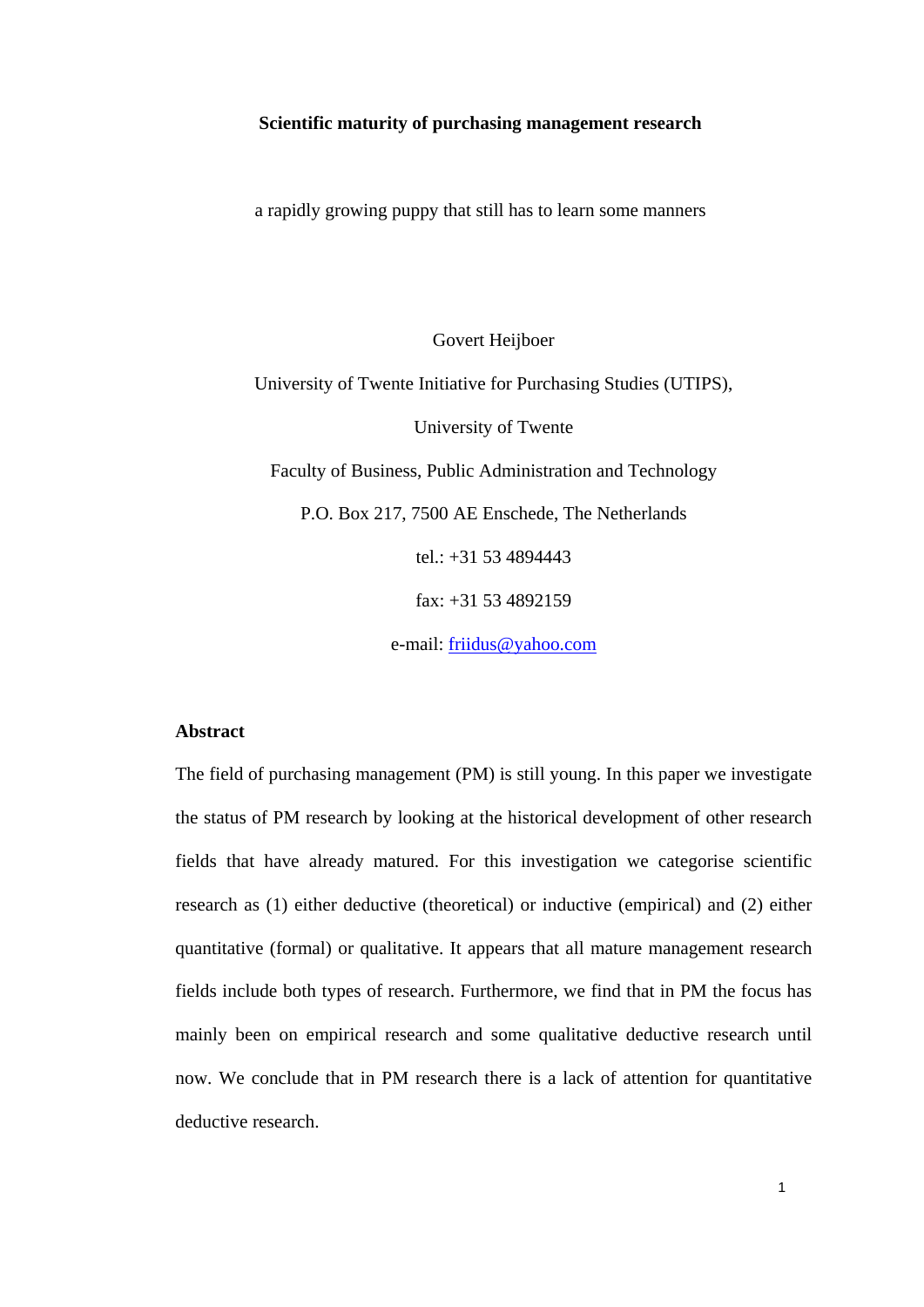**Keywords:** purchasing management research, philosophy of science

#### **1. Introduction**

Purchasing management (PM) is a not a new research field, but still relatively young compared to established scientific fields.

In this paper we investigate the question what the current scientific status of PM research is. Furthermore, if the status of PM is still immature, what changes in research directions could be considered for improving the status? We try to position PM research by looking for similarities in the way established research fields have developed over history.

In the next section we consider what ingredients are necessary for research to be scientific. We start off with some philosophical points of view in this matter. After that we focus on three specific components of scientific research: (1) structure of scientific communities, (2) empirical research and (3) deductive research. In section 6 we zoom in on the status of management research and two subfields in particular: operations management and marketing. With this background we will be able to describe the status of PM research in section 7, followed by the conclusions in section 8.

## **2. What is scientific research?**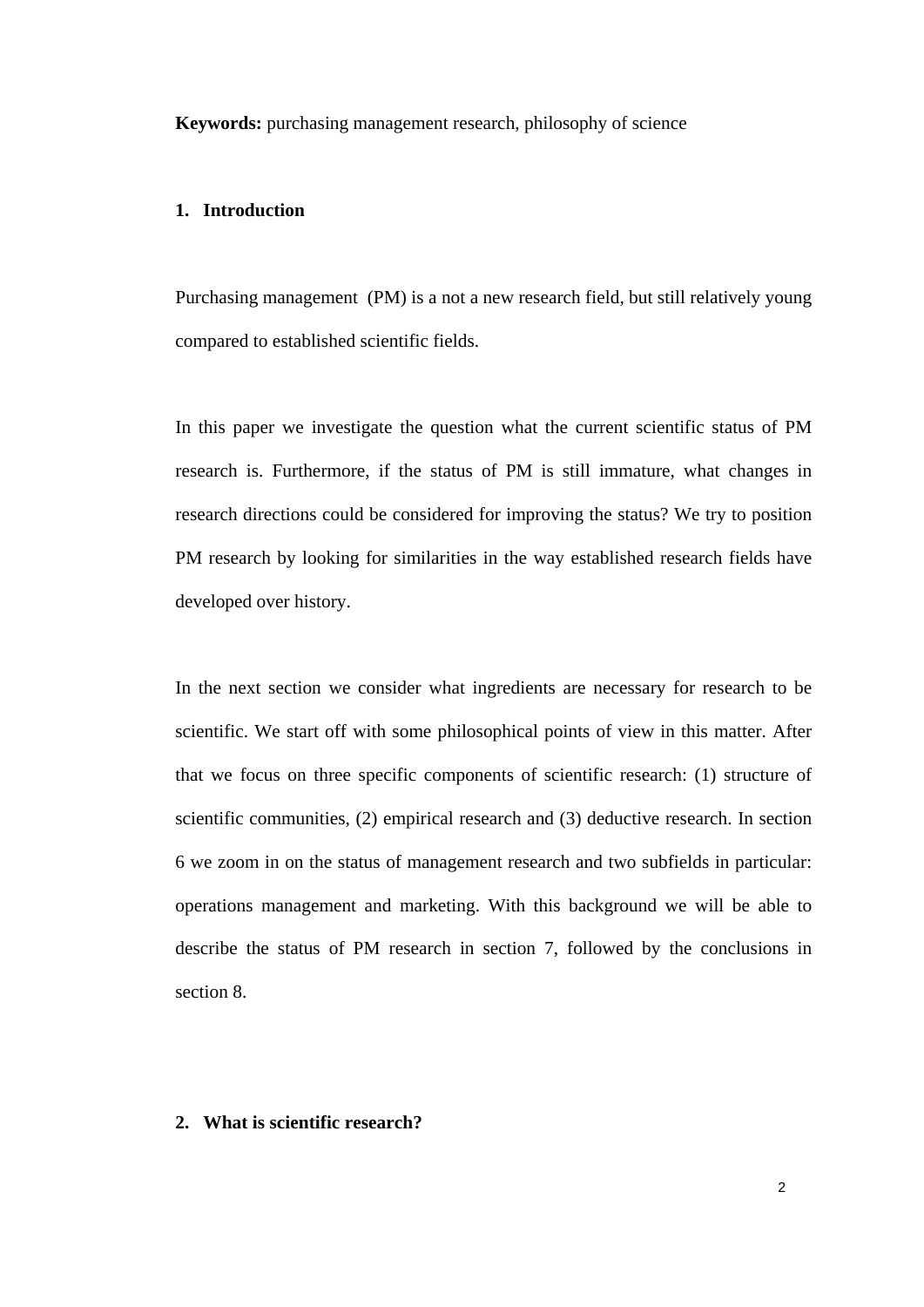The goal of scientific research is to provide scientific knowledge about the world in which we live. What scientific knowledge is and what the proper method for gaining this knowledge is, is subject to debate. These two questions form the focus for the philosophy of science. A contemporary overview of the main streams in this debate is given below (see Chalmers, 1978; Keys, 1991).

Nowadays the most common view on what scientific knowledge is and how it can be obtained is still based on *inductivism*. Already Aristotle propagated this view and it became especially popular with scientists like Galileo and Newton during the Scientific Revolution in the seventeenth century. According to inductivism all science starts with observation. With sufficient empirical evidence generalised statements such as laws and theories can be induced. These theories enable a scientist to explain and predict using deductive reasoning. Scientific knowledge is knowledge based on and not contradicted by observation. It is gradually accumulated over time as the number of observations increases.

An obvious problem of inductivism is: when is empirical evidence sufficient? Another more fundamental critique is that observations are theory dependent. Observation statements can only be made with presupposed theoretical knowledge. These statements are therefore guided by theory, which contradicts the assumption of taking observation as starting point of science.

To overcome the problems of inductivism a new view developed mainly by Popper known as *falsificationism* (Popper, 1980). In his view a hypothesis can never be proven true, it can only be proven wrong (falsified). But the more falsification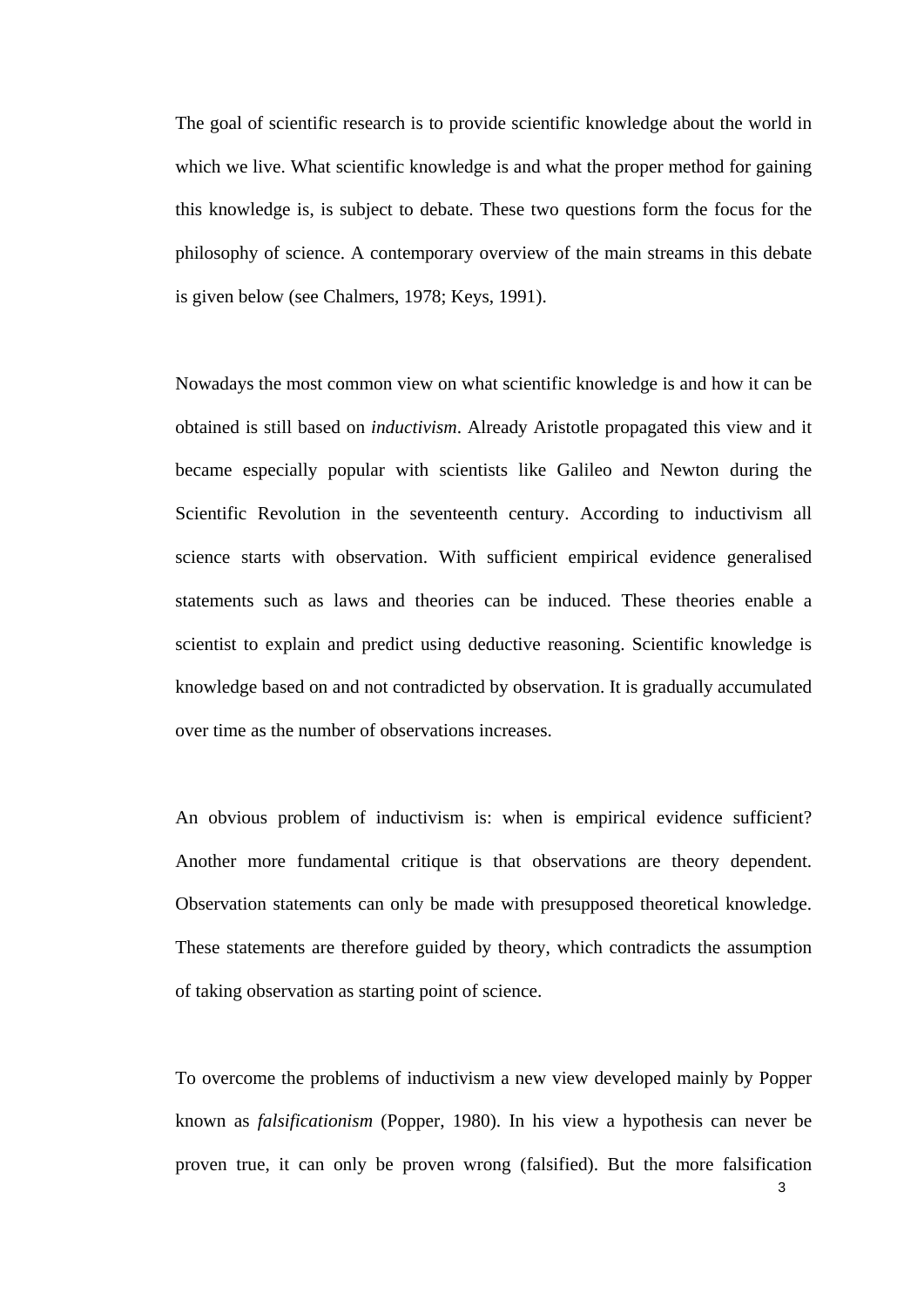attempts fail, the more credible the hypothesis is. This also holds for a theory. Theory is considered to be a more general statement from which hypotheses can be deduced. Scientific knowledge therefore consists of theories that can be falsified and scientific research is the process to formulate theories / hypotheses and trying to falsify them. Falsificationism also has its limitations though. Observations can contain errors leading to an unjustified falsification of a theory. Furthermore, falsification can be problematic when test situations become so complex, that the test situation itself is responsible for an outcome not in line with the prediction.

Both inductivism and falsificationism fail to characterise how complex theories are developed over time. People like Lakatos (1970) and Kuhn (1970) argued that theories should be seen as structures. Only with structured theories statements and concepts used for these statements can be given a precise meaning. Studying the history this holds for all major sciences. According to Lakatos (1970) research programs provide this structure, giving guidance for future research in both a positive and negative way. Within this program a core of hypotheses and conditions are considered to be true and unfalsifiable (negative), but along the lines of the program research is developed and new phenomena are discovered (positive). A research method is only proper as long as the new hypotheses can be verified independently of the core assumptions. In this philosophy research is scientific if (1) a degree of coherence is available, which involves mapping out a program for further research and (2) the research program leads to the discovery of new phenomena at least occasionally.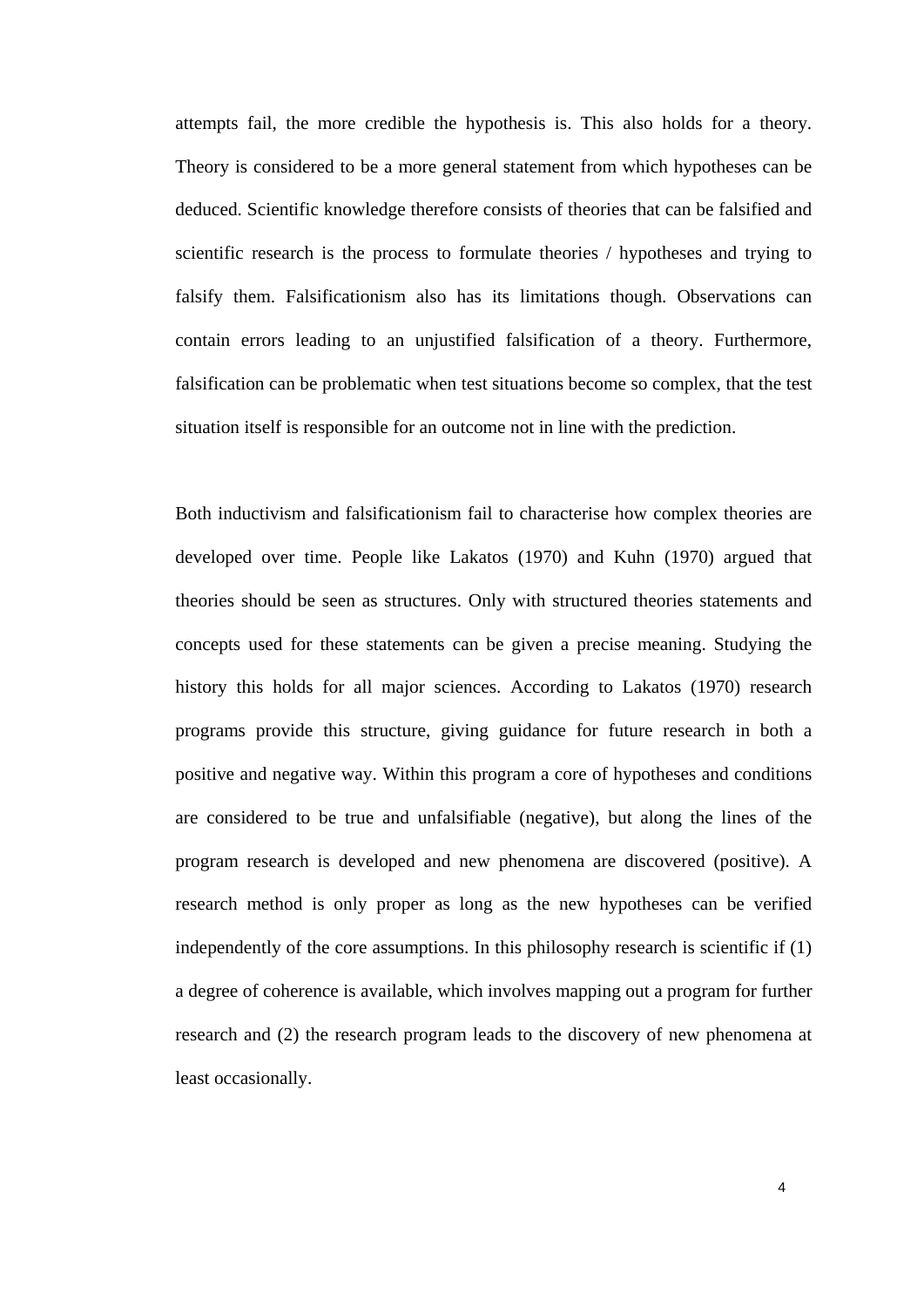Kuhn's ideas are more elaborate taking into account the revolutionary character of science and the sociological characteristics of scientific communities. The research program as Lakatos formulated them is only part of the evolution of scientific research. Kuhn (1970) calls it "normal" science based on a certain paradigm basically involving puzzlesolving activities both theoretically and practically. Research deals with working out the details, uncritical of the core of the paradigm. However there are always anomalies conflicting with the paradigm. When these conflicts become too serious a crisis will occur and rival paradigms solving the anomalies will emerge leading to a revolution. Eventually, one of the rivalling paradigms will be adopted and be considered the new basis of normal science, which closes the evolutionary circle. Thus, within normal science progress is made in a continuous way, but at times of revolution a discontinuous progress occurs. In this view mature science lacks disagreement about the fundamentals. Immature (or revolutionary) science has this debate, but it is a rather disorganised activity. Because of this in an immature science each researcher has to justify his or her approach making it impossible to develop a theory in more detail. Hence, both revolution and normal science serve their purpose. Without revolution researchers would stay trapped in their paradigm and without normal science complex theories would never be developed.

- insert Figure 1 about here -

In Kuhn's view in the accepted paradigm it is prescribed what method is considered to be scientific. However, there is no method describing how to arrive at rivalling paradigms. Feyerabend (1975) even suggested that methodological rules only give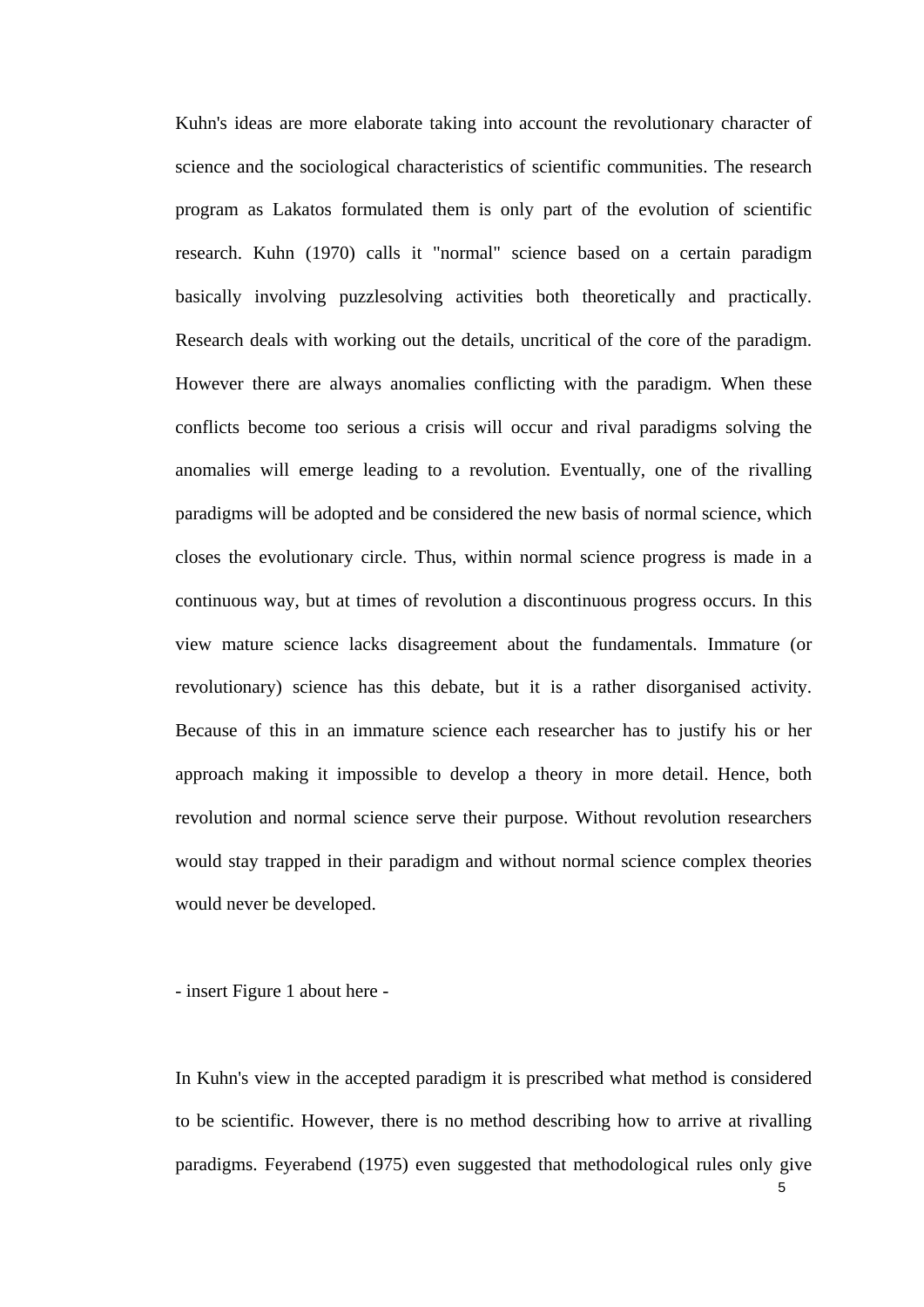suggestions how to gain knowledge, but they fail to prescribe how to gain it. He argued that it is not realistic to expect a few simple rules to account for the process in which theories are created. It requires a complex analysis of sociological, psychological and historical factors. Therefore, there is no scientific method. In his view science is an ideology and it is institutionalised. Ways of research departing from the main stream are automatically labelled as unscientific. Feyerabend advocates methodological and theoretical pluralism. It is the discussion about and the interaction between different views that will lead to progress.

Summarising the main views in the philosophy of science, they all agree that scientific research consists of an empirical and a deductive component. It is the dominant paradigm or structure of the scientific community that determines which method of doing empirical and / or deductive research is considered to be scientific. We will elaborate on these three dimensions: the structure of scientific communities, empirical and deductive research methods (see Figure 1).

## **3. Structure of scientific communities**

Point of departure for discussing the structure of scientific communities is Whitley's framework. Whitley (1984) argued that "fields organised and controlled in different ways produce different organised knowledge and become established in different contextual circumstances (p. 33)". In his view the two main variables determining the organisational structure are the *mutual dependence* between researchers and the *uncertainty in the task*.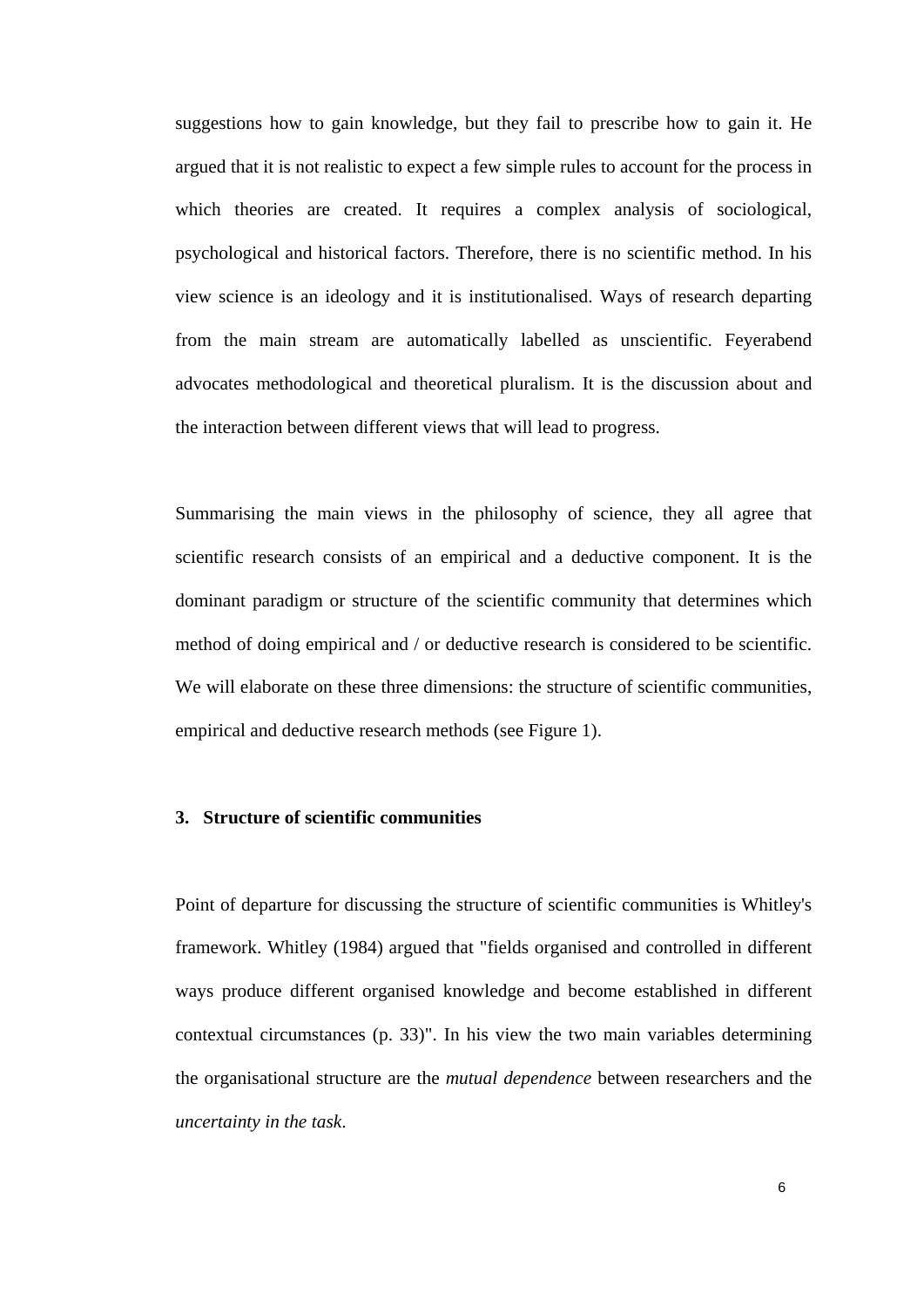Both variables have two components. *Mutual dependence* between researchers can be strategic and functional. Strategic dependence concerns the extent to which other researchers have to be convinced of the importance of the contribution. When the strategic dependence is high, it means research has to be more co-ordinated and research groups need to set common goals. Functional dependence has to do with the skills involved. A high functional dependence means research will only be accepted as a scientific contribution if it clearly fits with the existing knowledge base view and uses common methods and techniques.

*Task uncertainty* can be strategic and technical. Strategic uncertainty involves the uncertainty in setting research priorities and significance of the research. When the strategic uncertainty is high, the variety of research topics in the field is considerable and the importance of certain topics is perceived differently by different researchers. Technical uncertainty deals with the extent to which working procedures are well understood and produce reliable result. High technical uncertainty means results are more subject to different interpretations.

Combining the four components mentioned above with each component having a value "high" or "low" Whitley (1984) arrives at a 16-cell matrix. Nine cells he considers to be unstable, as interdependence between the components exists. The remaining seven cells describe seven stable types of research communities (see Table 1).

As stated above a scientific community, in which a researcher operates, determines the perceived value of a scientific research contribution. Therefore, a researcher who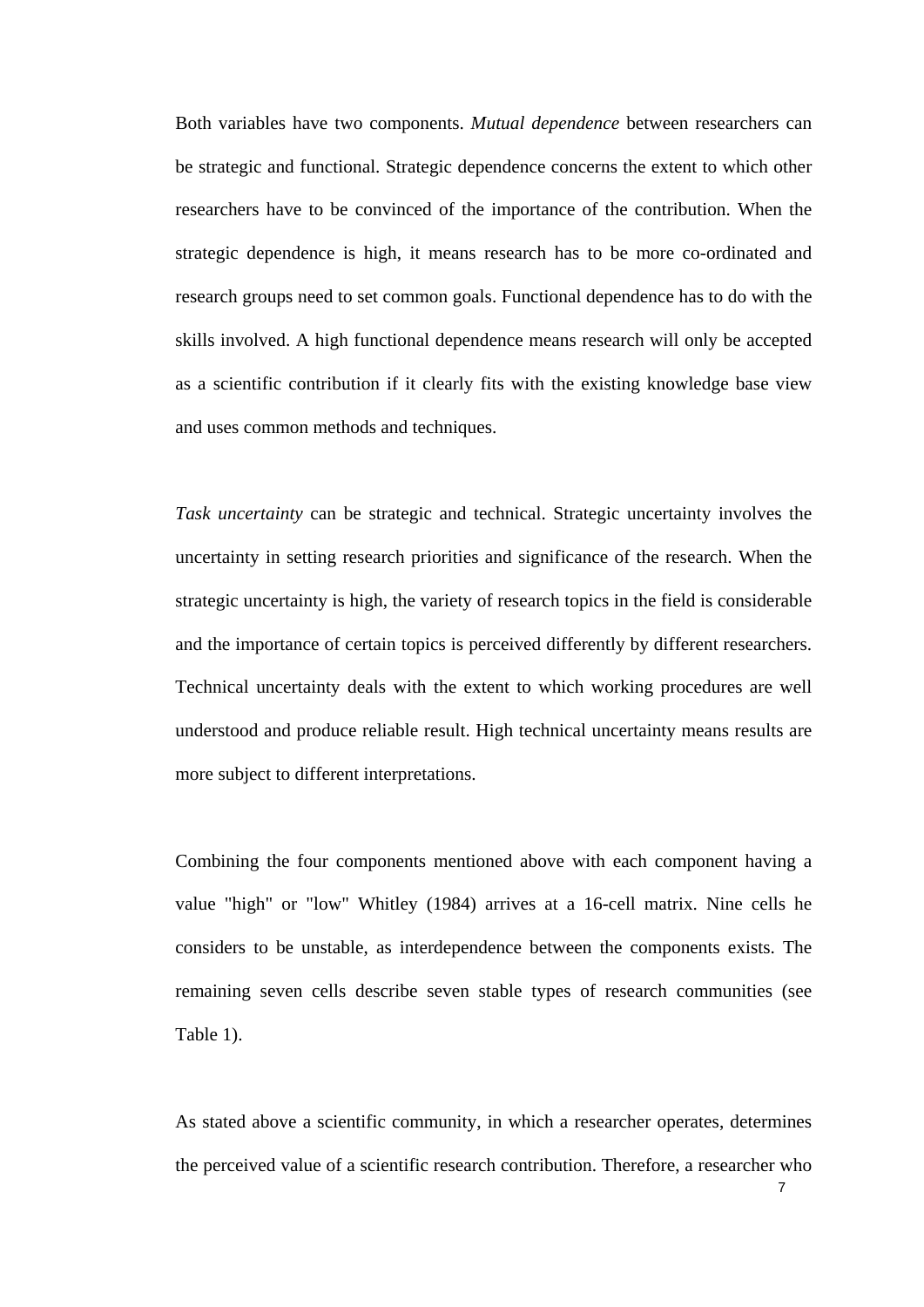wants to make a scientific contribution, which is recognised as such in a particular field, has to be aware in what type of research field he operates.

- insert Table 1 about here -

### **4. Empirical research**

In the natural science it was assumed that observation could always be done objectively without interaction with the observed phenomenon. Within the natural sciences this assumption has been challenged in the 1930s with the developments of quantum mechanics. But especially the emerging research in social sciences has led to renewed debate.

Compared to the traditional natural sciences social sciences have a major drawback with respect to generalisation. In the natural sciences phenomena are independent of time and space when the same experimental conditions are applied. This allows duplication of results by other researchers and generalisation. Social sciences involve studying human and organisational behaviour. Even if current relationships between observed variables are completely known, technological advances can change these relationships permanently (Ackoff, 1962). Also, assuming human behaviour is not completely deterministic means generalisation of statements is intrinsically limited.

This difficulty applies to all social sciences and has led to the philosophical debate on how scientific observations and therefore empirical research should be conducted.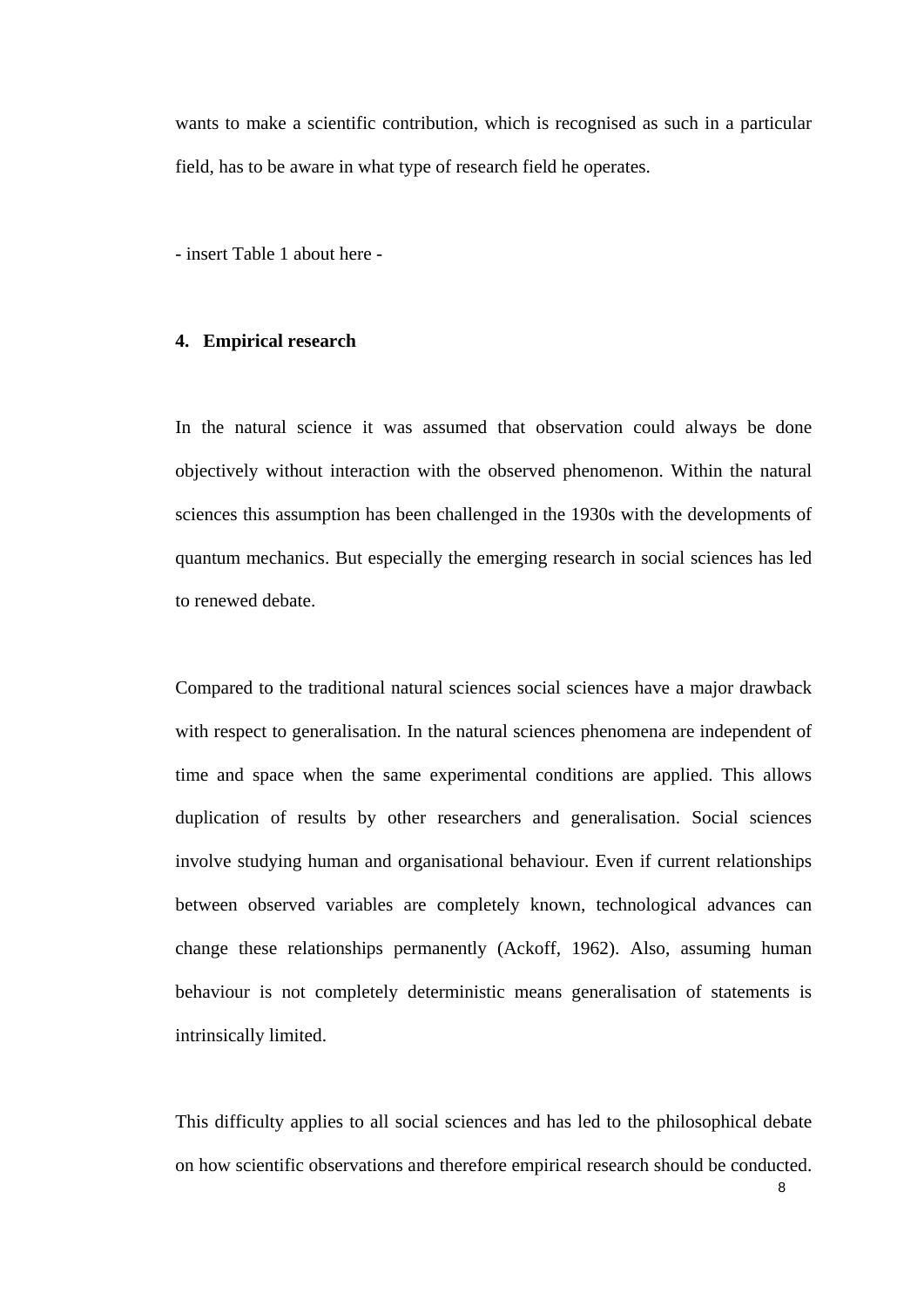It revolves around the question whether observation can be conducted with or without interacting with the object and whether observations are independent of the observer. Can observation really be done in an objective way or is it always subjective? We will take the viewpoint of Burrell and Morgan (1979), who have given a good overview of this debate. In addition, they have provided a framework that fits all views within social sciences into four distinct paradigms. These paradigms are based on two dimensions: the "subjective – objective" dimension and the "nature of society" dimension.

- insert Figure 2 about here -

Burrell and Morgan (1979) split up the subjective - objective dimension into four underlying assumptions of researchers about: ontology, epistemology, human nature and methodology. In each case these assumptions can be subjective or objective. (see Figure 2). Regarding ontology the question is, whether reality is of an objective "nature" or reality is a product of individual consciousness. The same holds for epistemology. Is knowledge an independent "entity" or does it merely exist in the eye of the beholder? For the social sciences especially the assumption about human nature is important: whether humans have a "free will" or they respond deterministically to situations.

All assumptions just mentioned have their reflection on what methodology is considered to be a proper one. A subjectivist assumes knowledge can only be gained by getting close to and involved with one's subject and analysing the background in great detail. In an extreme form this approach could be aimed at only trying to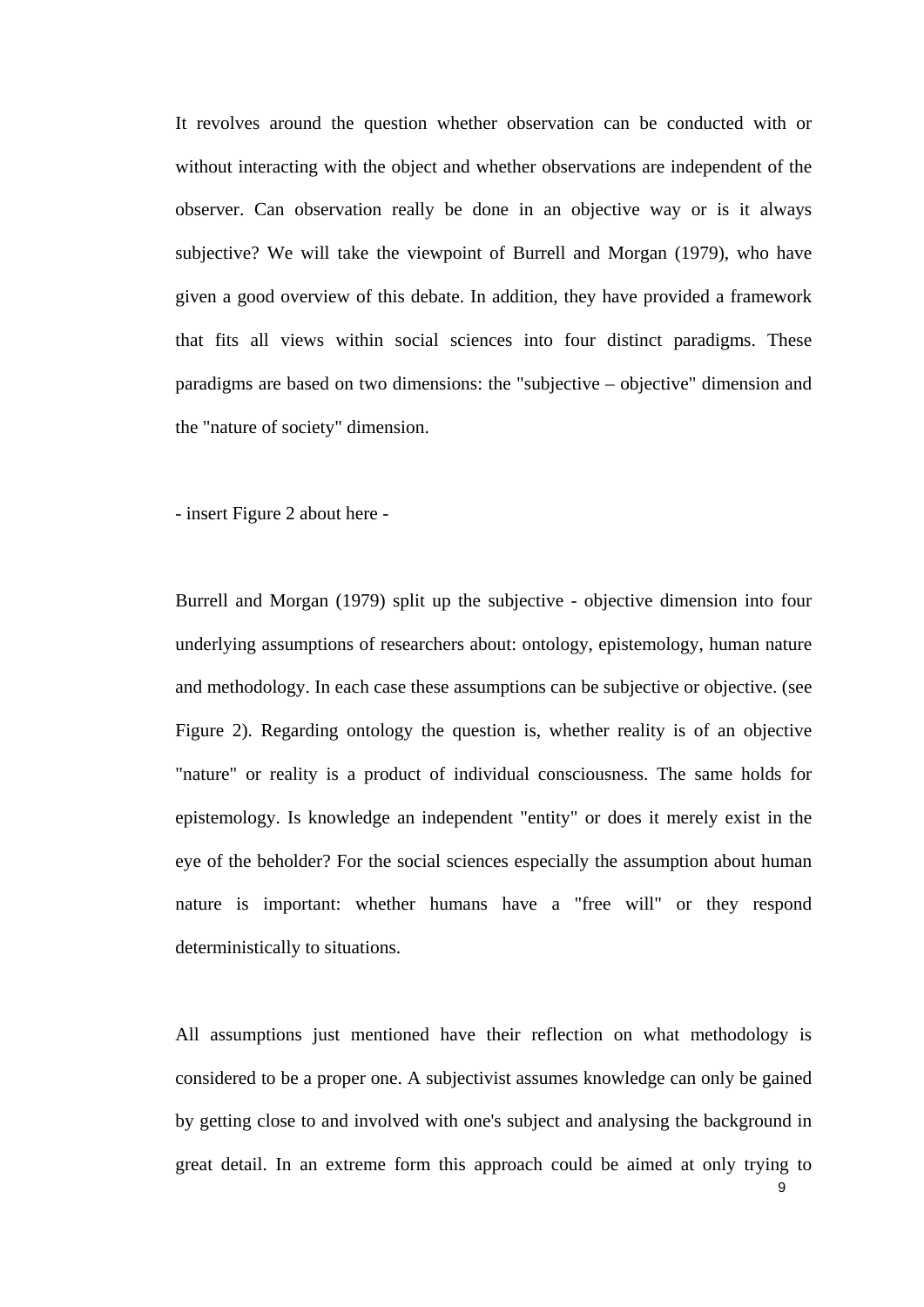understand the individual study object rather than finding universal truths. According to an objectivist research should be based upon systematic protocol, like testing hypotheses using quantitative techniques. Obviously the latter relates directly to the approach used in the natural sciences.

The second dimension Burrell and Morgan (1979) consider is the nature of society. They distinguish between the assumption that emphasises society as orderly, stable and cohesive and the assumption that emphasises society as a set of conflicts and radically changing. This dimension mainly focuses on which aspects of society are important to study for the social sciences. So with respect to empirical research methods in general this dimension is less interesting.

Focusing on empirical research methods the main distinction is between the ideograhic (subjective) and nomothetic (objective) approach. The subjective approach (also often referred to as interpretative or qualitative) advocates research like in-depth case studies. The objective approach (also often referred to as functionalist or quantitative) advocates research based on statistical analyses of surveys.

## **5. Deductive research: use of models**

"Somewhat analogous to the way theorems are derived in geometry the physicist begins with a set of idealised assumptions from which using rigorous logical procedures, consequences are deduced (Beged-Dov et al, 1967)". From this quote it seems rather straightforward how to proceed when conducting deductive research.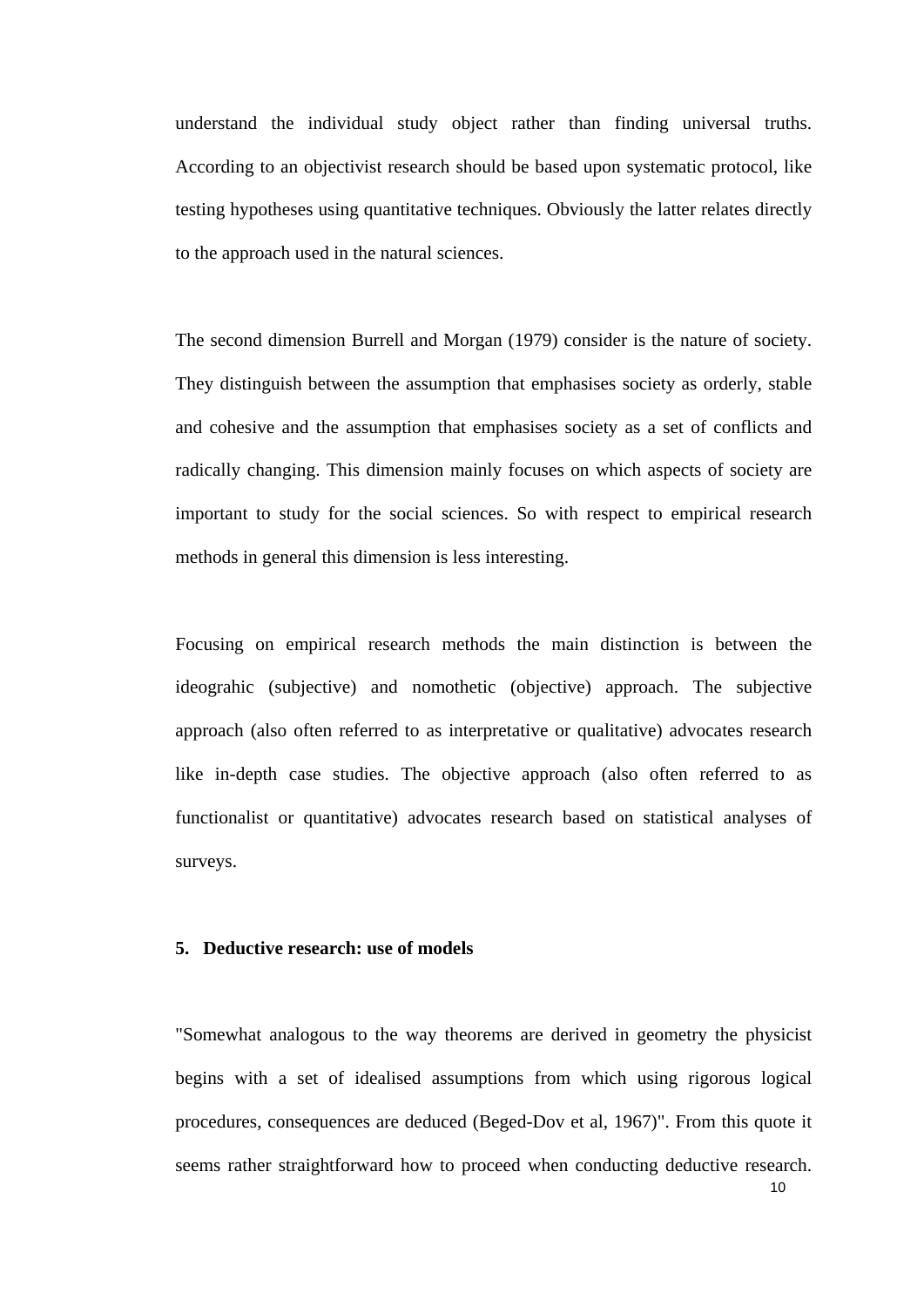However, it does not say how to determine this set of idealised assumptions. It involves developing a model: a simplification of reality.

In order to be able to deduce anything models are used as a frame of reference and represents the theory behind it. Basically, models can be anything ranging from almost resembling reality to very abstract. We will mention four categories. First, there is the physical model such as a small aeroplane that can for instance be used in wind tunnel testing. Secondly, there is the verbal model describing the reality without making a physical representation of it. This verbal model can be made into an abstract model by translating descriptions used in the verbal model into general concepts. Finally, the concepts of the abstract model can be linked together in a formal way, leading to a formal or mathematical model. Similar to splitting empirical research in being quantitative and qualitative, in deductive research the formal modelling approach is referred to as quantitative, whereas verbal and abstract modelling are referred to as qualitative.

- insert Figure 3 about here -

Developing a formal model has advantages over the other modelling approaches with regard to three aspects (Beged-Dov et al, 1967): conceptual clarity, conceptual relevance and identification of equivalent theories. Formalisation of a model requires clear statements. In a verbal or abstract model the relationships between variables can be kept somewhat vague, because it is not necessary to make them very clear. Providing an unambiguous definition of a concept can be quite difficult, but for formal model this has to be done. In a formal model everything has to be made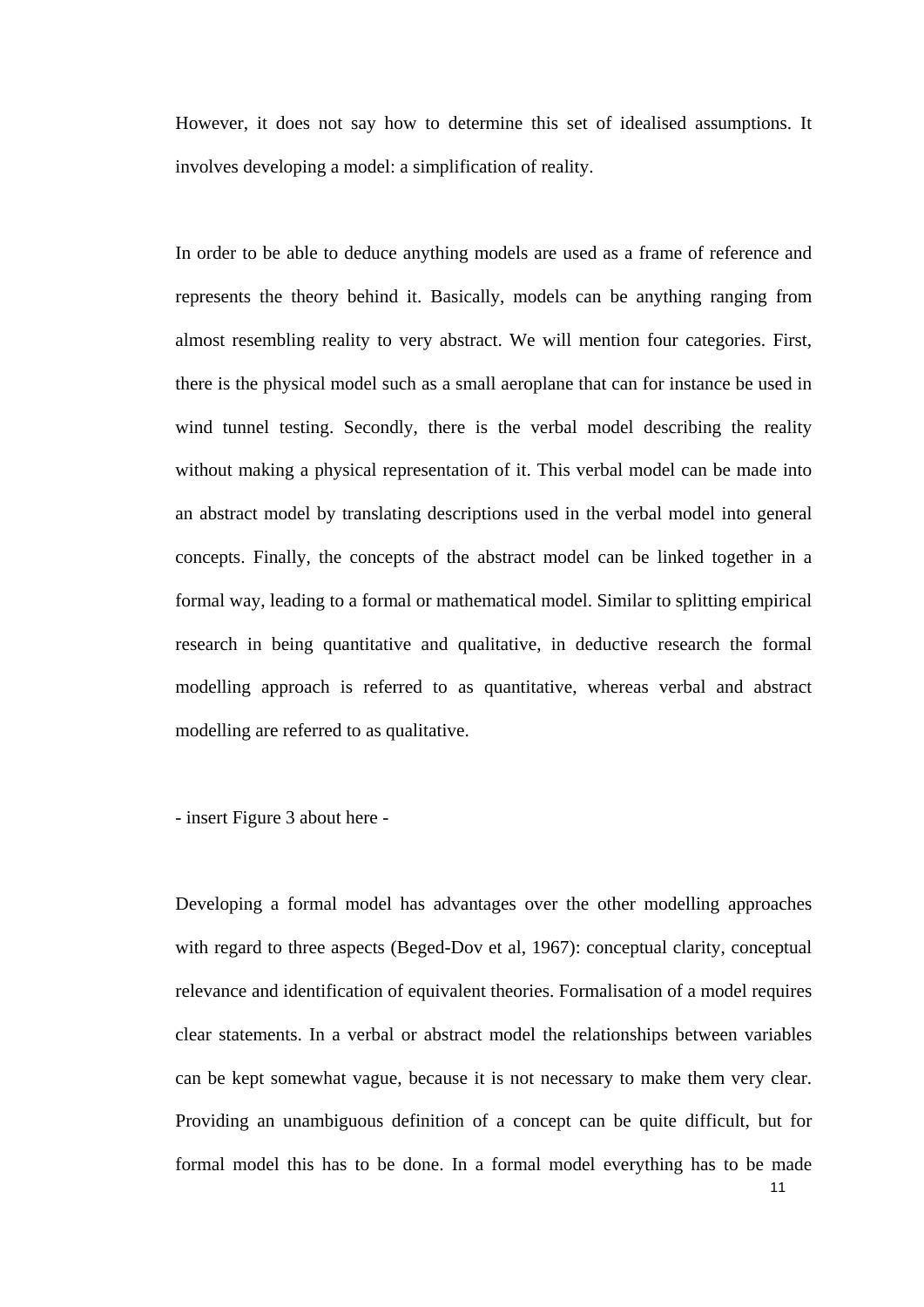explicit, that is why it leads to conceptual clarity. Because of this conceptual clarity conceptual relevance can be shown in a more straightforward manner. It means showing which aspects of a theory are affected by an experimental result. The last aspect is the identification of equivalent theories and theorems. Formalisation of theories gives a better possibility to identify to what extent theories differ from each other.

As for the purpose of models, no matter which model is used, the purpose is always the same. As said before, models are used as a frame of reference to be able to deduce consequences given an empirical (starting) situation. These consequences can be verified with empirical data. This verification may lead to confirmation of the model, adjustments of the model and its assumptions or even completely discarding the model, as illustrated in Figure 3.

Models can be seen as mediators between theory and observation as shown by Morgan and Morrison (1999). Furthermore, they argue there are no general agreed upon rules for model construction, a quote: "models are typically constructed by fitting together a set of bits, which come from disparate sources" (p. 15). Model building is the creative process of making the frame of reference or background on which the deductive reasoning takes place. Figure 4 provides insight how a model acts as mediator (based on Telgen, 1988). It is similar to Figure 3, but it emphasises the fact that when a solution to a model is found it does not necessarily imply that the practical problem has also been solved. Finding a solution to the model always involves a trick, which can be relatively simply obvious or mathematically very sophisticated. But this will only solve the model not the real world problem.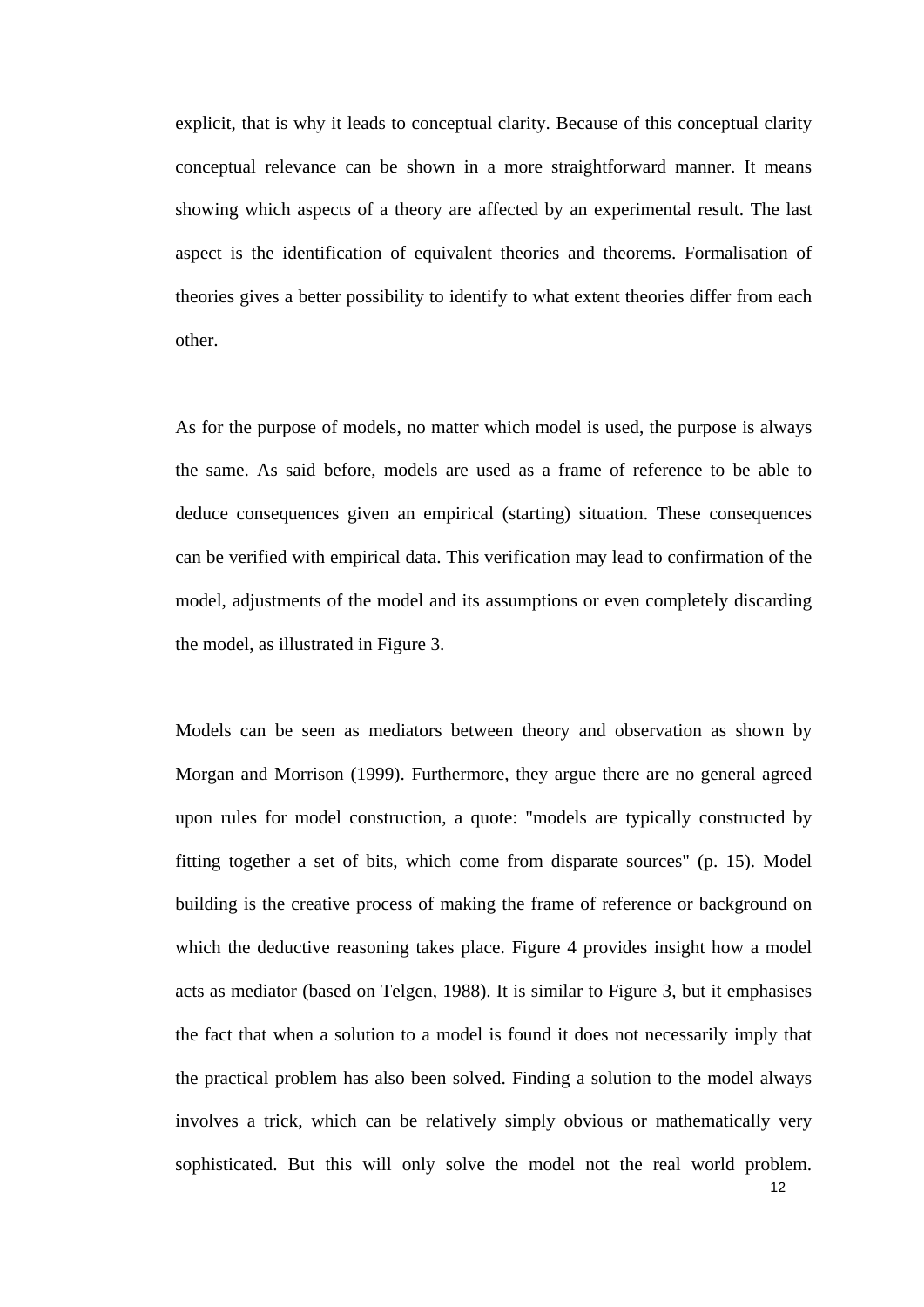However, when the model has been constructed properly, the solution should also be helpful for the real world problem.

- insert Figure 4 about here -

Furthermore, model building is typically not a one-step process, but it involves several intermediate steps to come to a model that is considered satisfactory (see Figure 5). Satisfaction is based on two criteria: accuracy of prediction and applicability to practical situations. The more accurate the model predicts, but also the more widely it is applicable the more valuable is a model. The idea is that starting off with a simple model using very restrictive assumptions provides a good understanding of the basic properties. This allows for the researcher to learn and eventually develop a more complicated and satisfactory model.

Summarising the last three sections, we identify four types of research: empirical and deductive research which both can be either qualitative or qualitative (see Figure 6). In principle all types of research add to the scientific body of knowledge. Therefore, in a particular research field the most scientific progress can be made by embracing all these research types. For a single researcher it means that he / she can focus on one research type, as long as in the research field as a whole all different research types are being conducted. Although this is in principle true, it is not always recognised as such due to the structure of the community in which the researcher operates. If a community has developed in such a way that only quantitative research is considered to be scientific (like in the natural sciences), a qualitative contribution will be labelled unscientific in this community. Of course, putting such a label on a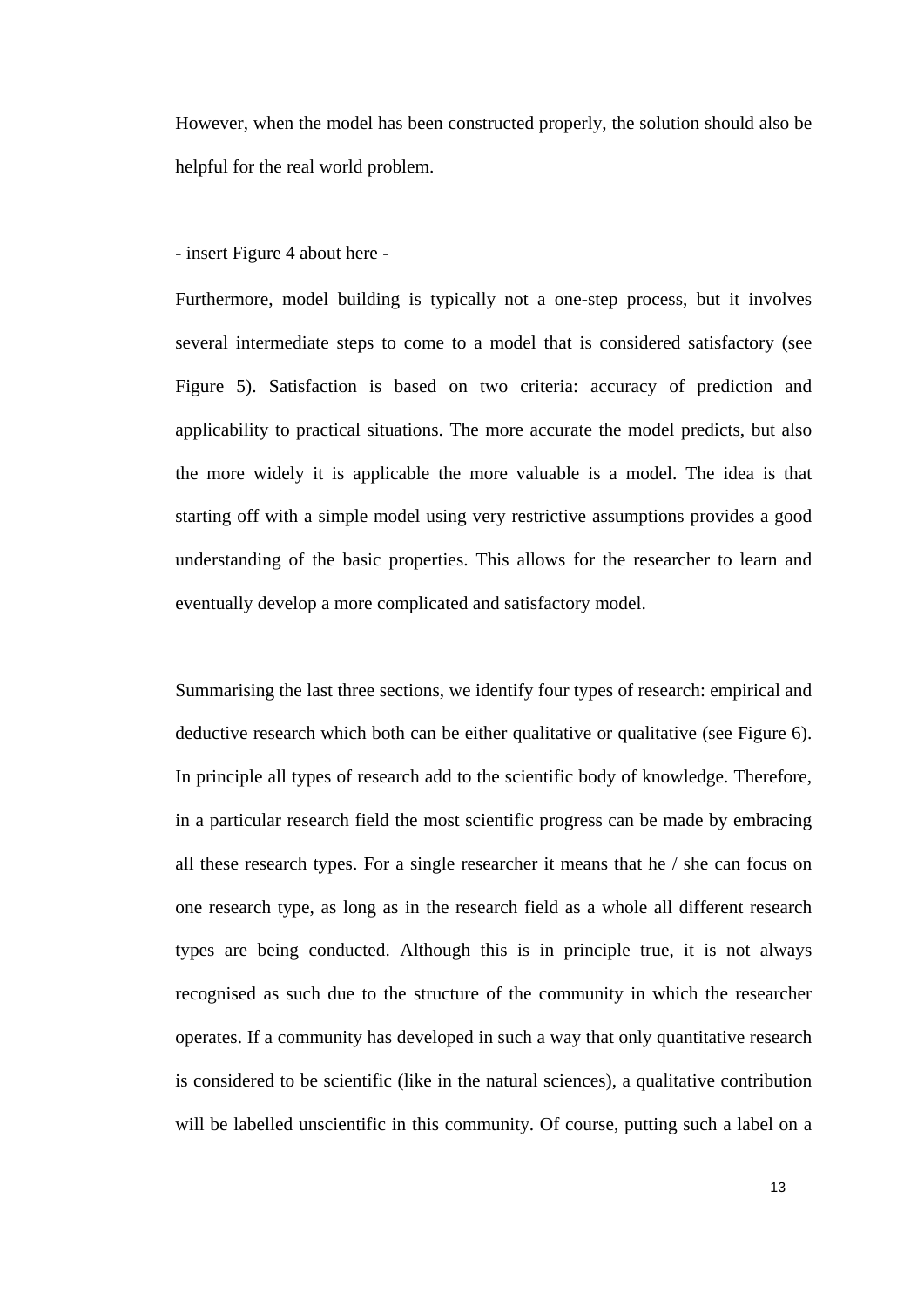type of research holds this type of research back. Hence, the role of the scientific community should not be neglected.

- insert Figure 5 about here -

#### **6. Scientific status of management research**

Whereas the previous sections focused on aspects of scientific research in general, we will now narrow our focus to scientific management research. We will study the structure of this research field and the empirical and deductive research methods used.

First we consider in more detail the structure of scientific management research. Using the terminology of Whitley (see also Table 1) management research can be described as a fragmented adhocracy. In this field type there is a high task uncertainty both strategic and technical. In addition, there is low mutual dependence between researchers both strategically and functional. A quote from Whitley (1984, p. 159) gives a more detailed characterisation a fragmented adhocracy: "Typically, these fields are open to the general 'educated' public and have some difficulties in excluding 'amateurs' from competent contributions and from affecting competence standards. The political system is therefore pluralistic and fluid with dominant coalitions being formed by temporary and unstable controllers of resources and charismatic reputational leaders." Therefore, in this field type certain research methods can be more fashionable than others, but this may change over time because of the unstable overall situation. Engwall (1995) gave some empirical evidence for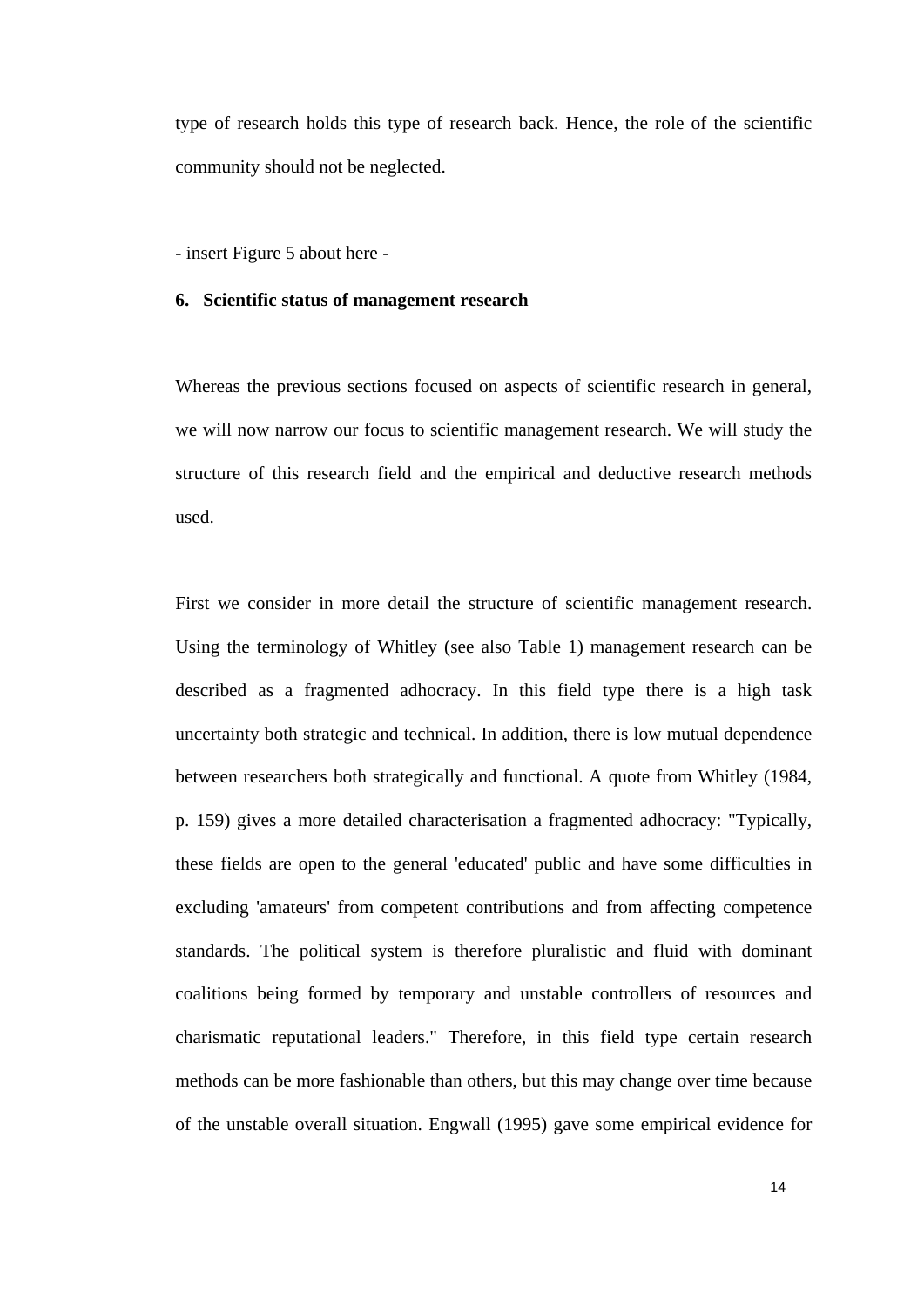Whitley's assumption about management research as a fragmented adhocracy by looking at citations in the Scandinavian Journal of Management.

- insert Figure 6 about here -

In a fragmented adhocracy, because of its pluralistic nature, there is room for conducting all types of research. In this structure it would be best to have a combination of both quantitative and qualitative approaches in both empirical and deductive research, because each approach is accepted as scientific and can add to the body of knowledge.

Before looking at empirical and deductive research methods used in management research let us first focus on management as a research topic itself. Management is about managing organisational processes that involve human interference. Management research can be positioned in between natural and social sciences, as it takes into account human interaction, but it is not purely focused on these interactions.

When management research in general started to evolve in the nineteenth century as a scientific field the natural sciences were the established scientific fields. Only the objective approach was considered to be scientific. Logically this approach became dominant in empirical management research and in fact it still is. With the slow acceptance of the subjective approach to be scientific as well, case study research has gained popularity over the last decades, but it still is not as accepted as quantitative techniques.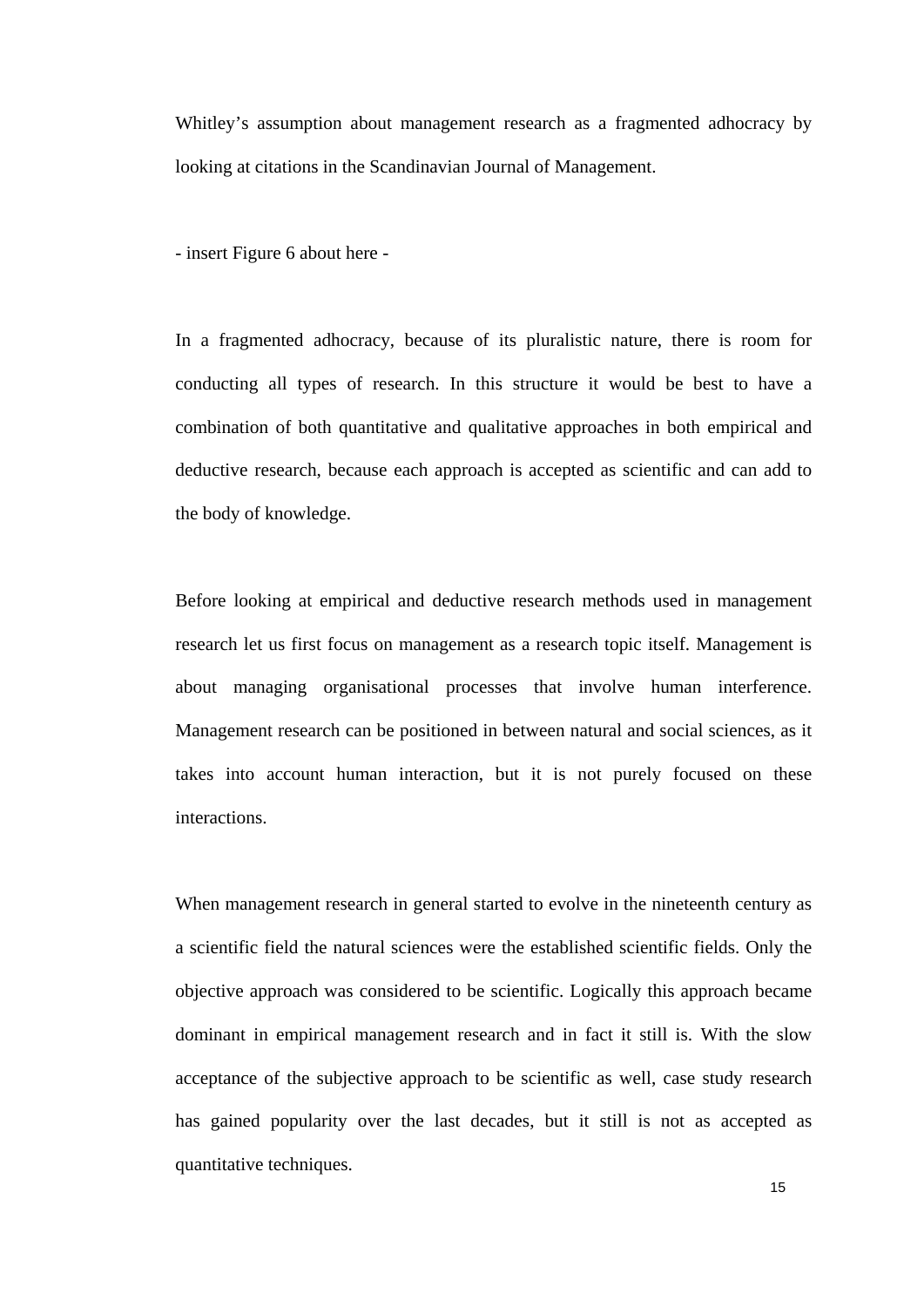Nowadays management research is an umbrella term for many separate established scientific fields such as: operations management, marketing, strategic management organisational behaviour, finance & accounting, information management. Whether or not PM should be mentioned here, will be discussed in the next section. However, we would like to illustrate what has been described about management research in general terms above with the development of two management fields in particular: operations management (OM) and marketing.

Until about the 1950s OM research was highly descriptive in nature (Buffa, 1980). From the 1960s the mathematical approach known as operations research (OR) or management science became dominant in this field (for more background information see Eilon, 1995; Keys, 1991; Meredith et al, 2002). Despite the earlier mentioned drawbacks of solely using a quantitative approach, using this method proved to be very successful. With this formal approach in line with the natural sciences OM developed to an established field.

Until the 1970s OM almost only focused on quantitative deductive research: focusing on problems that could be solved with the OR techniques together with improving these techniques and very limited attention to empirical research. This led to a crisis, as the relevance was starting to be questioned. After this crisis the field awakened and tried to take a more practitioner oriented view: more empirical research and sometimes even a more qualitative approach. Nowadays, in the year 2002, this view is still encouraged (see also Telgen, 1988), but although the amount of empirical research is increasing, reality is that the majority of the research is still

16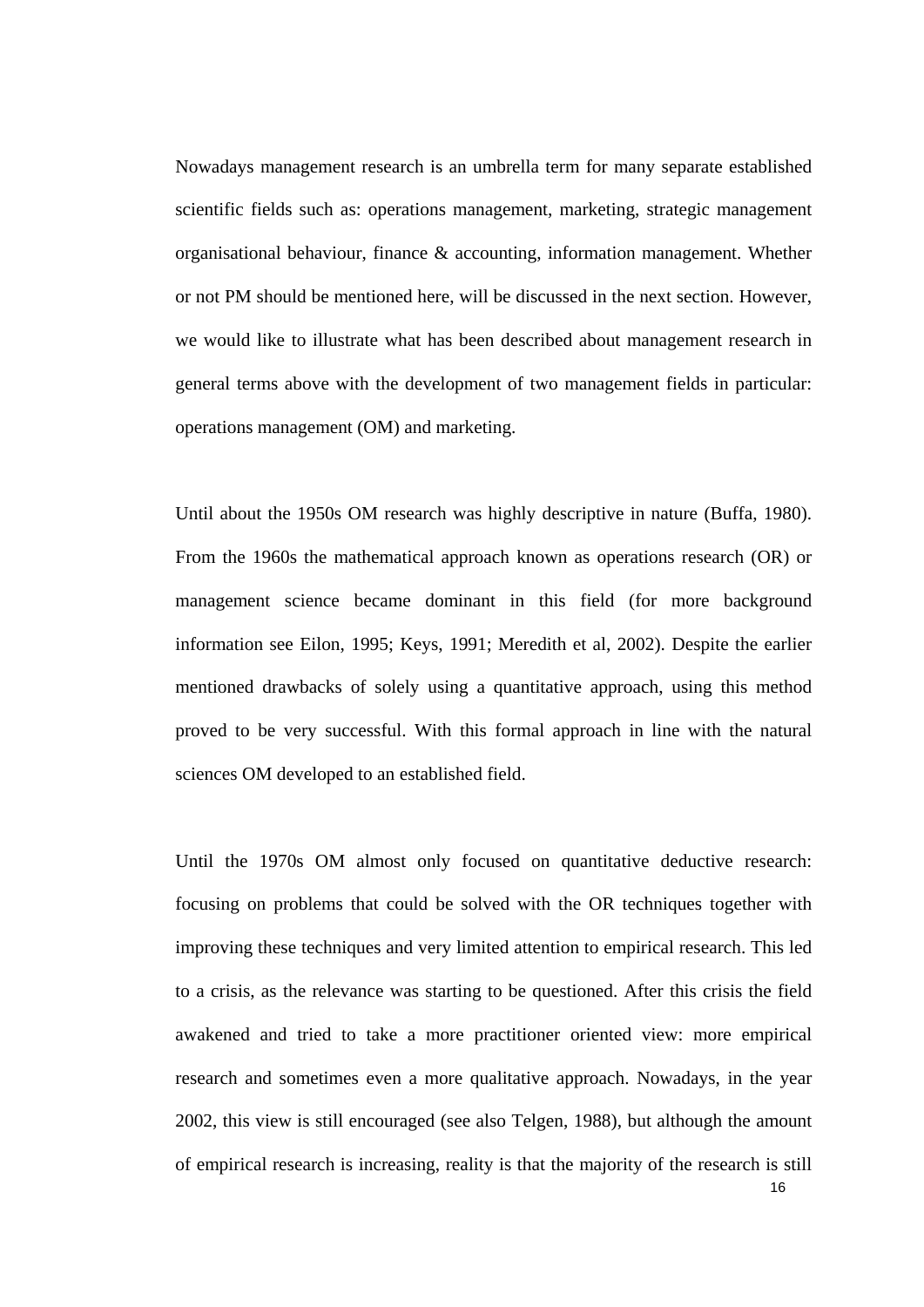of a formal deductive nature. To provide some evidence for this statement Scudder and Hill (1998) found that the percentage of articles in OM journals presenting empirical research ranges from only 3% in 1985 to 11% in 1995. Pidd and Dunning-Lewis (2001) found that most OR papers focus on untested theory rather than application. This conclusion is shared by Pannirselvam et al (1999). It seems that a lack of empirical research slows down scientific development, as only incremental theoretical improvements are being made to existing models. However it is this theoretical approach which made OM an established scientific research field, which causes researchers to stick to it.

The development of marketing as an establish scientific field is very much in line with the development of OM. Similarly, during the 1960s marketing was transformed from a descriptive and qualitative nature into a highly quantitative one. Also, in the late 1970s a debate emerged about the philosophical basis of marketing: the objective versus the subjective approach (Easton, 2002). Again this seems similar to OM, but there is a major difference. In marketing research unlike OM empirical research always played an important role. So the debate was not about increasing the amount of empirical research, but about whether the objective approach both in empirical and deductive research was the right one. Although the subjective approach gained popularity, the main stream until now is still the objective approach. Looking at published articles from 1970 to 1997 Chung and Alagaratnam (2001) found there has only been a slight shift towards the interpretative paradigm.

Li and Cavusgil (1995) have given an indication of the amount of empirical research. They conducted a content analysis of several scientific marketing journals from 1982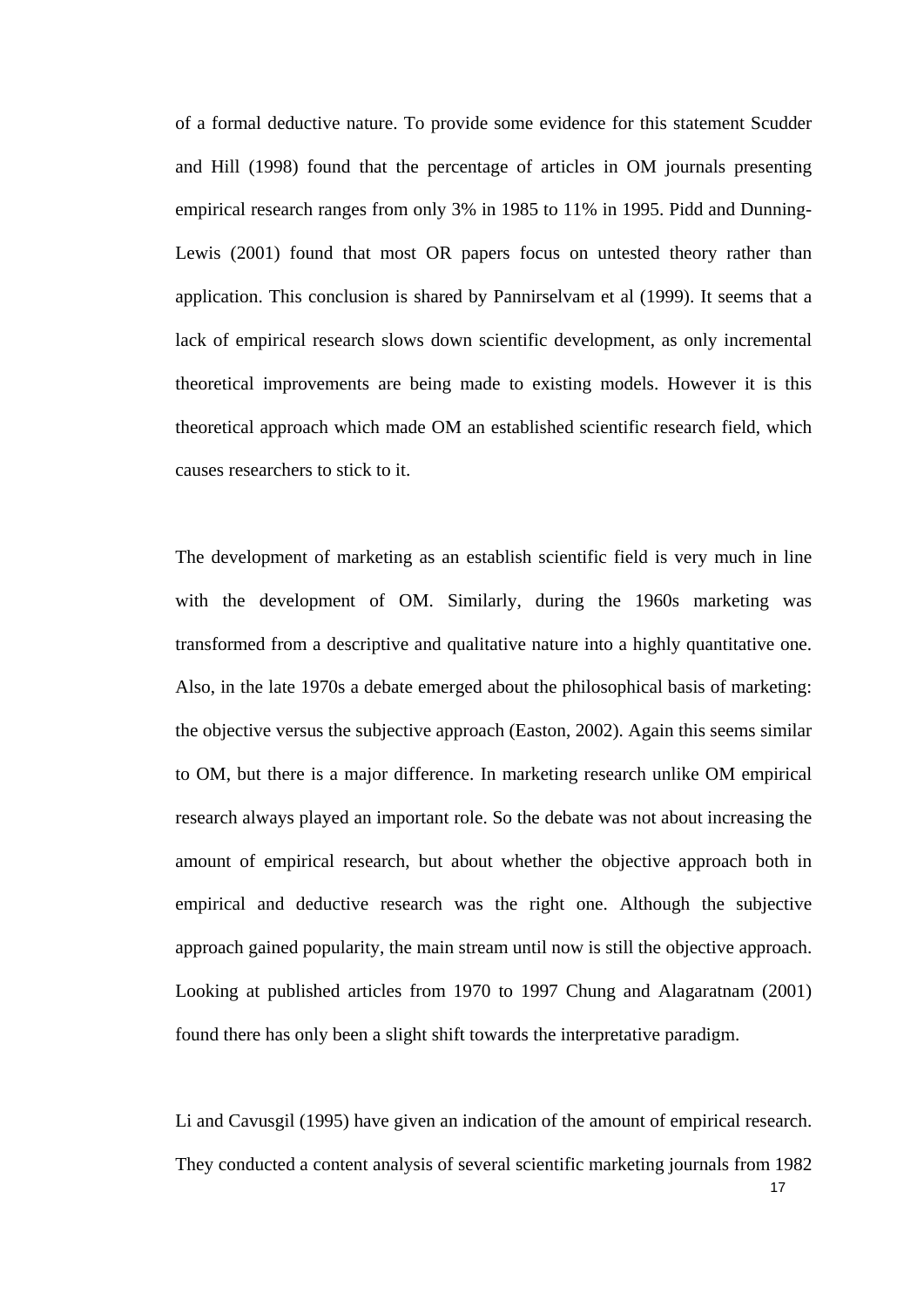to 1990 focusing on international marketing. Their analysis shows that 69% of the 757 investigated studies are empirical research and the other 31% are conceptual. From the empirical research 66% is classified as statistical (quantitative) and the rest as non-statistical (qualitative). The research by Leeflang and Wittink (2000) indicates that using formal models in quantitative deductive research has played an important role throughout the years.

What both OM and marketing management have in common is that they both focused on one type of research at some point in time. This nearly led to a dead end in the sense that the relevance of the research field was starting to be questioned and therefore its scientific status. Only by incorporating all types of research, both empirical and deductive, both quantitative and qualitative, these fields were able to elevate their declining status. However, it is clear that quantitative research is still the main stream for both fields.

Both fields can be seen as a good example of how a specific field in management research has developed into a mature field because of this focus on a greater variety of research. It prevents a field from getting stuck in too narrow a scope, a danger, which still lurks around the corner, especially in OM research.

#### **7. Scientific status of PM research**

18 Although Chandler (1962) showed that purchasing played an important role in the rise of American companies in the beginning of the  $20<sup>th</sup>$  century, the recognition of purchasing having strategic value declined enormously in the 1950s and 1960s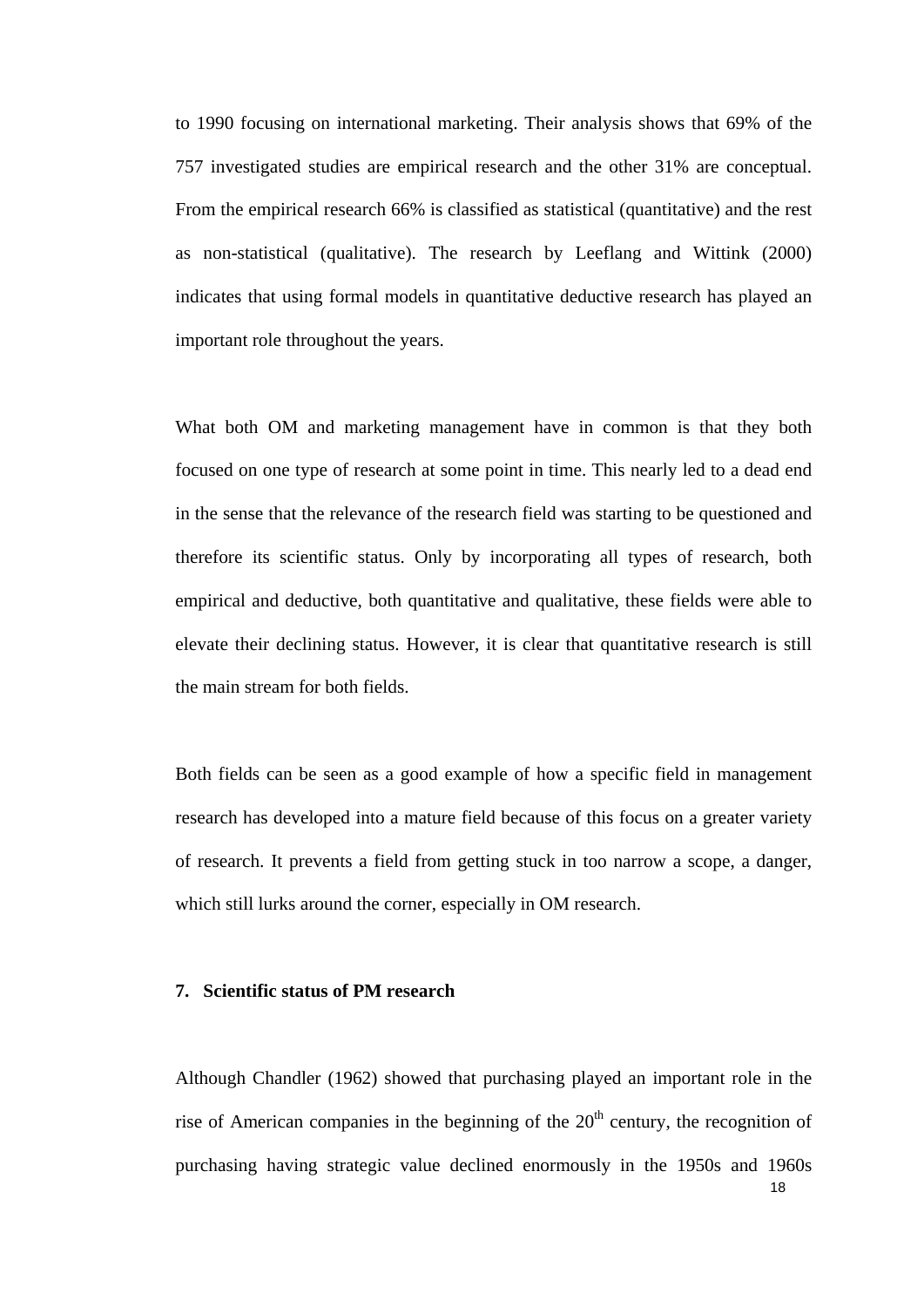(Farmer, 1997). Farmer (1997) sees the vertical integration and diversification of companies leading to increased bureaucracy as a possible cause for this decline. At that time purchasing was merely seen as a clerical, administrative task.

New interest in PM only emerged in the 1970s. The main reason was the oil crises and the lack of raw materials it caused. This drew the attention to the importance of purchasing (Ellram and Carr, 1994). Another reason was emergence of Japanese companies together with their way of more actively managing their suppliers using concept like Just In Time (JIT) deliveries (Farmer, 1997). Also, from the marketing field some interest was shown in industrial buying behaviour, as understanding this behaviour could result in improved performance of marketers. A result was the foundation of the International Marketing and Purchasing (IMP) group in de middle 1970s by researchers from various European countries (Hakansson, 1982). These developments coincided with the changing view on corporations, namely focusing more on core competencies. This led to less vertical integration of business and more outsourcing. Nowadays it is fair to say that on average from each dollar received through sales, more than half a dollar is spent on purchases. Thus PM is interesting from a financial point of view as well.

With the recognition of its importance purchasing developed into a management research field. Researchers focusing on a new field have come from various related fields and apply theories and methods that are used in these fields. For purchasing these fields are: OM, marketing, economics, social sciences, organisational behaviour and law. During the last decades a pluralistic body of purchasing knowledge has been built up. The fast increase in the number of dissertations shows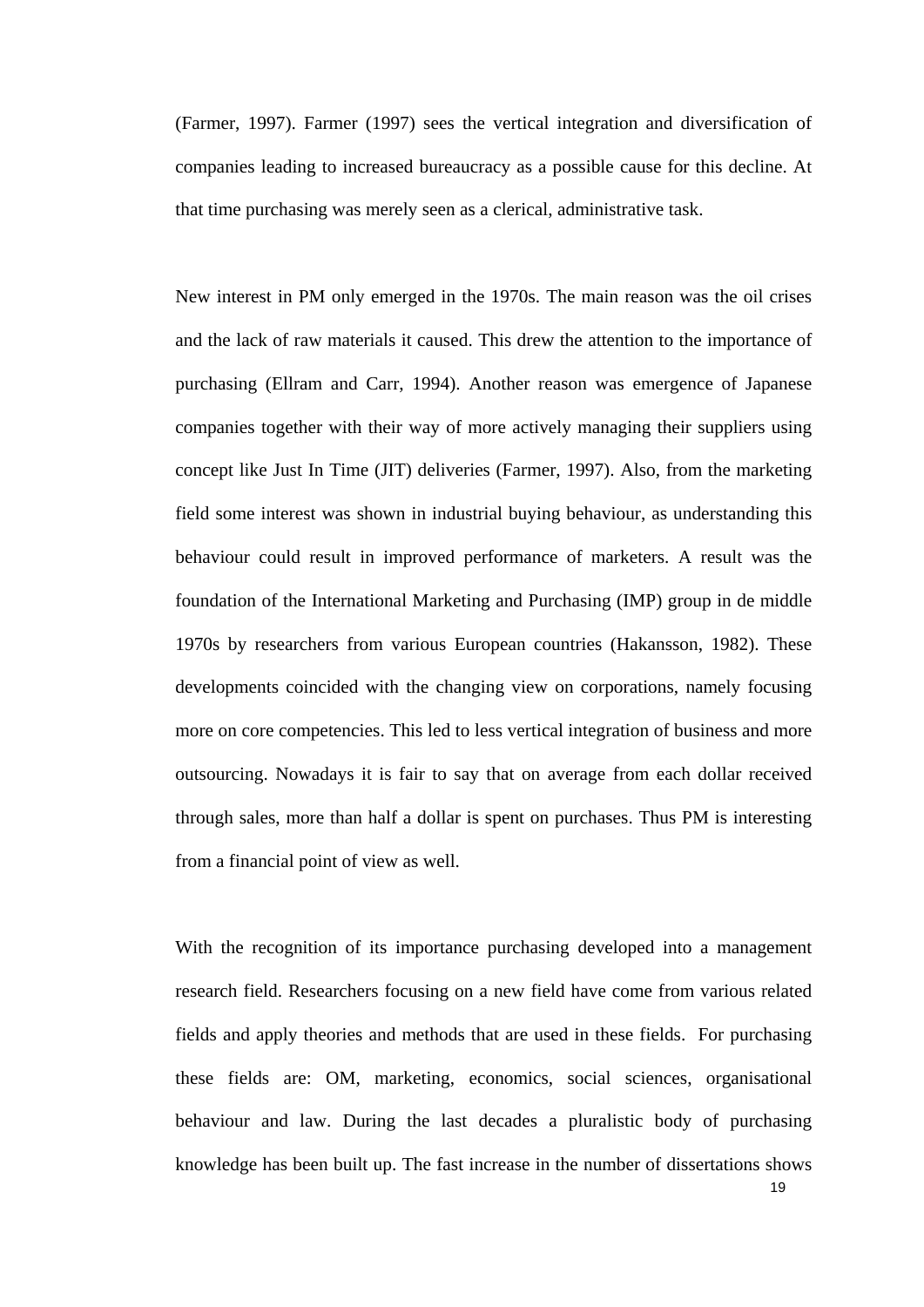that the amount of purchasing research has been increasing rapidly (Williams, 1986; Das and Handfield, 1997). Das and Handfield (1997) also classify the twelve key purchasing areas. They are worth mentioning here to give an idea of what purchasing research consists of:

- purchasing information systems
- early supplier involvement / new product development
- global sourcing
- purchasing planning, organisation, policies and personnel
- purchasing performance measurement
- single / multiple sourcing
- supply chain integration
- supplier selection and development
- buyer-supplier relationships
- supplier quality
- legal, ethical and environmental issues
- cost, pricing and contracts

A similar list of topics can be found in Morlacchi et al (2002). They give an overview of the largest international purchasing research network called IPSERA (International Purchasing & Supply Research & Education Association). Founded in 1991, it currently has about 300 members. The main event organised is the annual conference. Morlacchi et al (2002) evaluated all conference proceedings giving interesting insights in the topics and research methods used.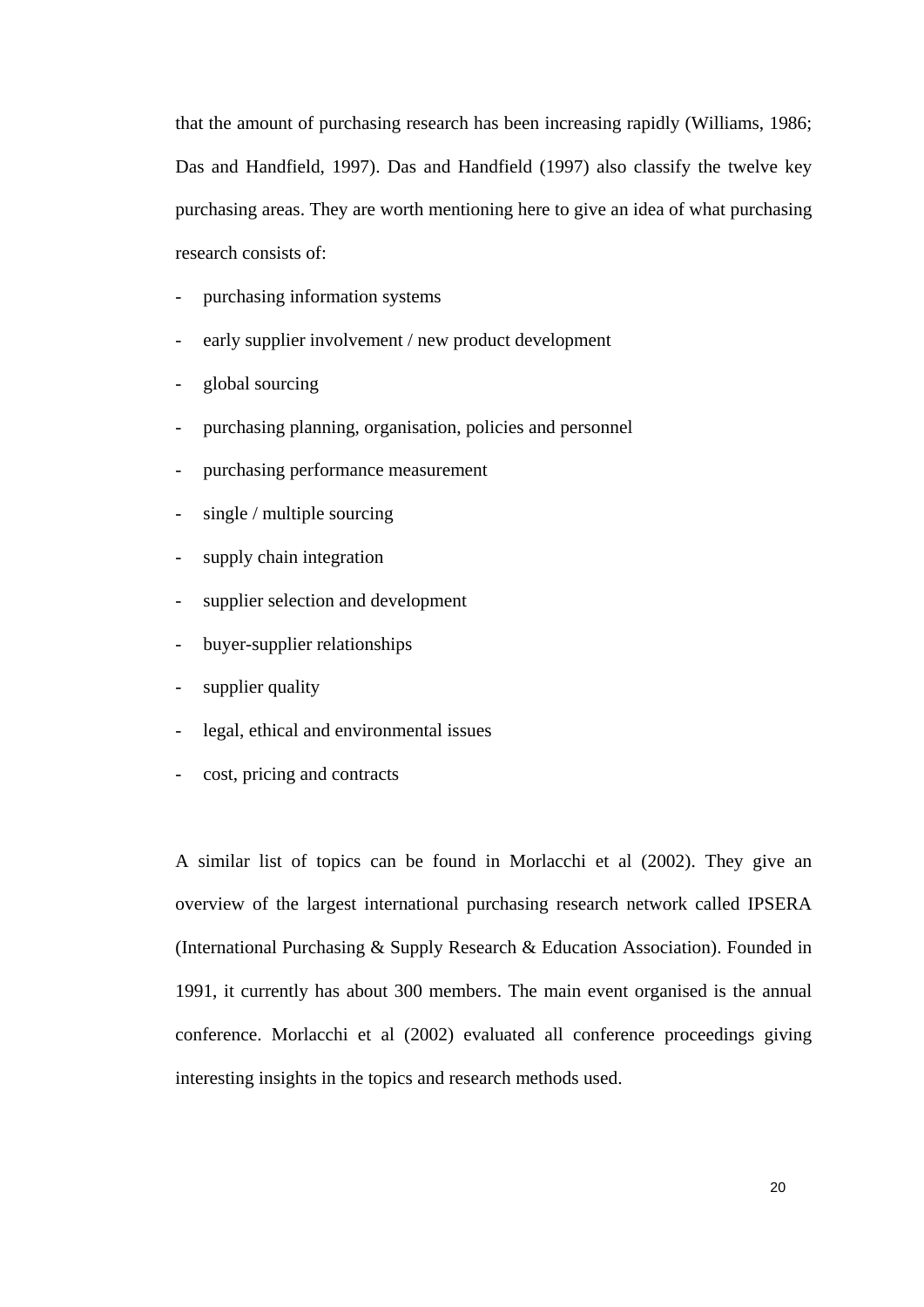Das and Handfield (1997) find that no dominant paradigms and theories in PM research exist. Therefore, in Whitley's (1984) terminology, researchers seem to have a low strategic mutual dependence. Also the functional dependence is low, as researchers come from various backgrounds and apply different research methods. The wide variety of topics shown above indicates a high strategic task uncertainty. Finally the technical task uncertainty is also high, as PM is a young field and working procedures are still being developed and various methods are being applied. Taking the values of mutual dependence and task uncertainty together PM can be classified as a fragmented adhocracy, similar to management research in general.

Focusing on the type of PM research, Das and Handfield (1997) conclude that it is still largely exploratory and descriptive. They argue that in a new field research always starts off exploratory, but with the passing of time more normative research should be conducted. As normative research still lacks in PM, PM research can therefore still be considered an immature field.

With regard to empirical research both qualitative and quantitative research are present in PM. From purchasing dissertations investigated by Das and Handfield (1997) 62 employed surveys and 25 case studies. The investigation of the IPSERA conference proceedings by Morlacchi et al presents a slightly different outcome. About 70% of the papers present empirical research: about 40% case studies, about 20% surveys and the rest other methodologies such as action research, focus groups and multiple methods.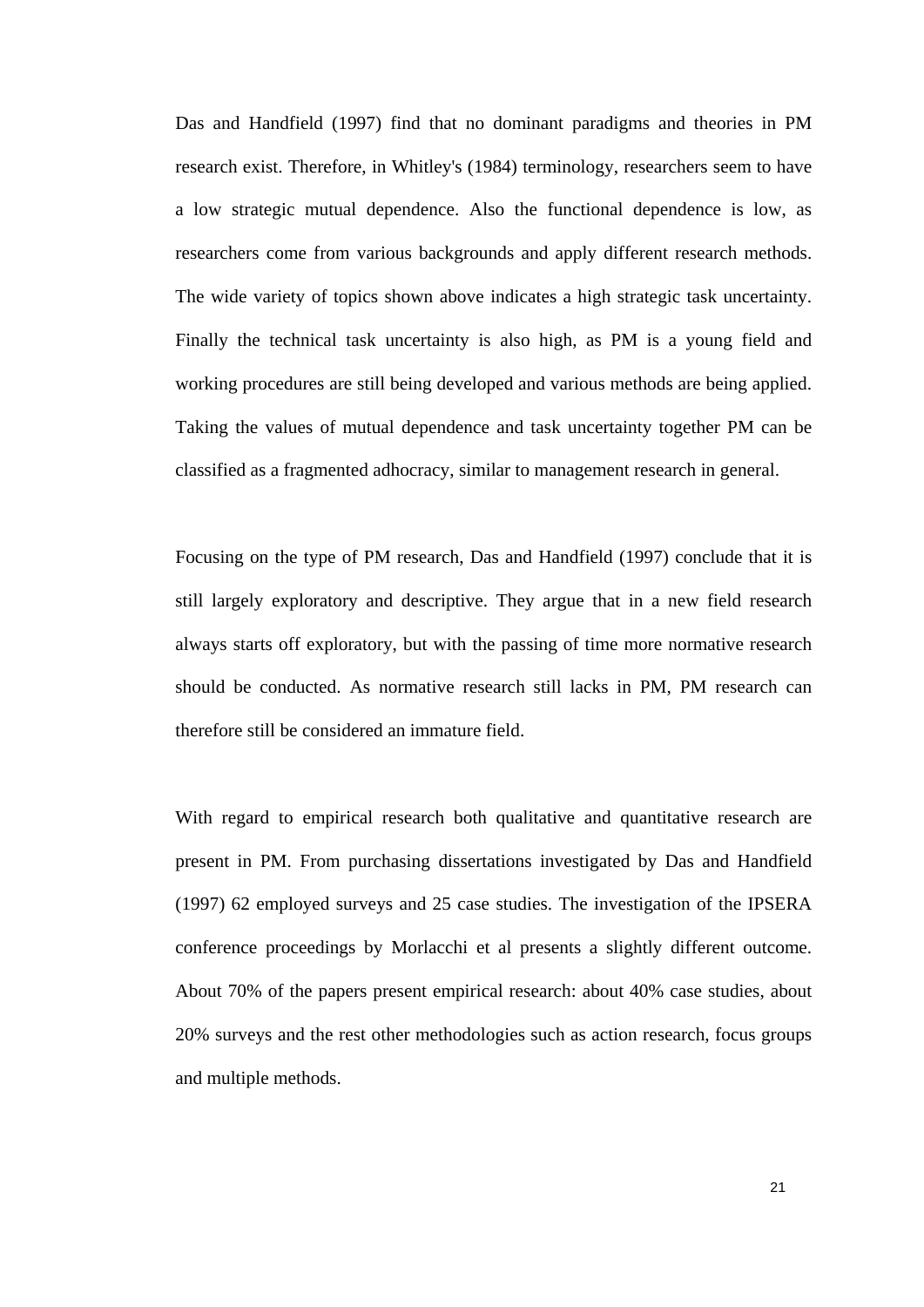Ramsay (1998) discusses the problems of empirical research and their implications for PM research in more detail. He argues that both quantitative and qualitative empirical research have their merits for PM research, but they also have their limitations. He therefore favours triangulation of methods. He especially warns for embracing only quantitative methods, as in his view unfortunately many established disciplines have done.

In deductive research until now the focus has mainly been on qualitative models, i.e. conceptual models used as frameworks for putting ideas together. For quantitative deductive research Das and Handfield (1997) find "for instance the relative lack of simulation / mathematical approaches in most topic areas is noticeable (p. 113)." Olsen and Ellram (1997) investigated different research approaches on buyersupplier relationships (one of the key areas mentioned above) and they come to a similar conclusion: "The authors believe that theoretically developed and tested normative research is greatly needed (p. 229)."

Analysis of all IPSERA proceedings by Morlacchi et al (2001) shows that 30% of the papers are of a conceptual nature (no empirical results). We conducted a little more in depth analysis of the proceedings looking at the number of papers that actually use quantitative deductive research in the last five years. In addition, we examined the articles published in the last five years in two leading PM journals: the European Journal of Purchasing & Supply Management and the Journal of Supply Chain Management.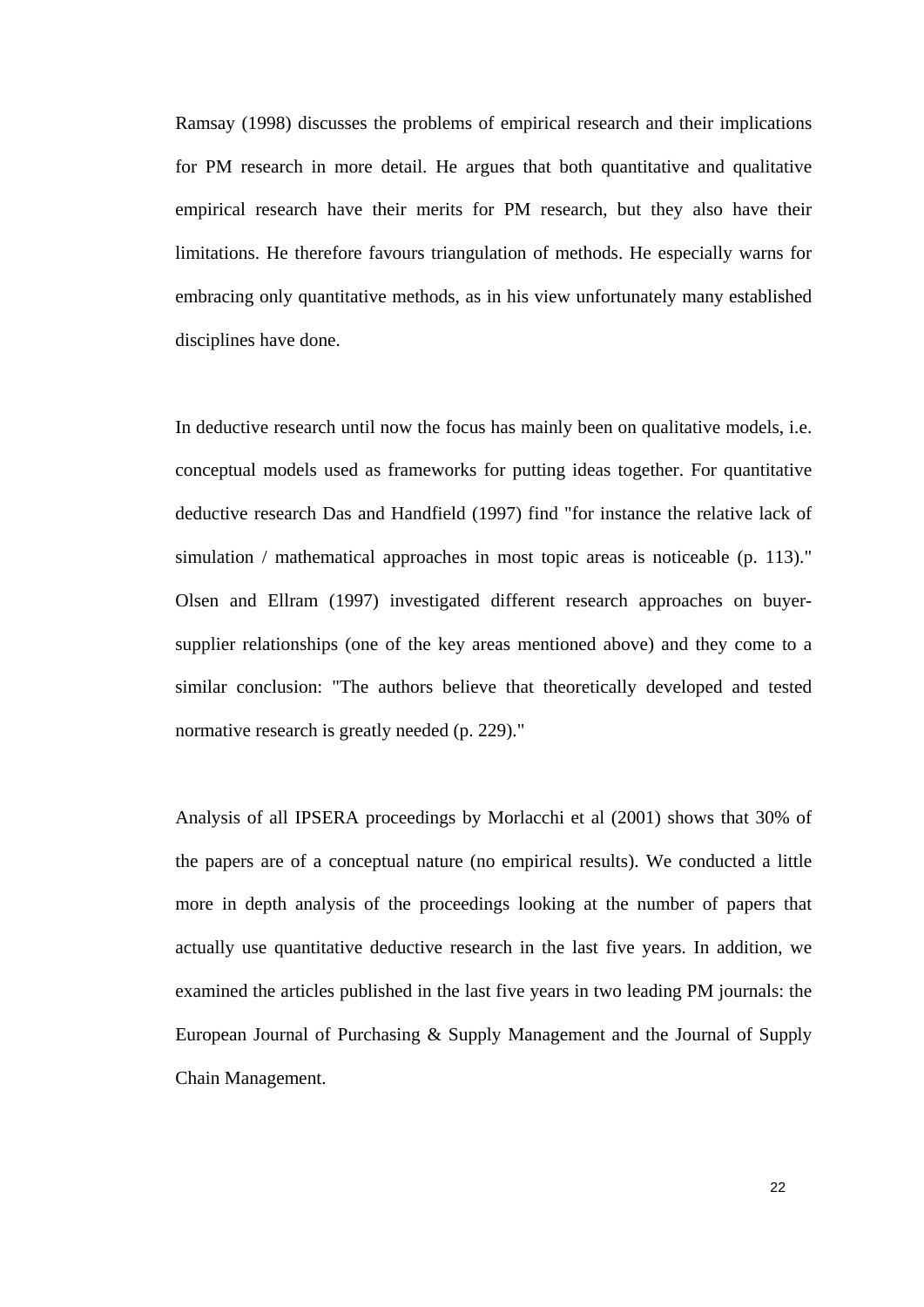Table 2 shows the results. A paper has been considered quantitative deductive, if anything of quantitative deductive nature was written in that paper. Hence, the paper could also contain other types of research. Both in the journals and the proceedings quantitative deductive research make up only a very small segment.

Our analysis of both the journals and proceedings confirms the statement that in PM a lack exists in quantitative deductive research. An explanation for this lack can be found in De Boer's thesis (1998). He links the fact that the 1960s and early 1970s were the eras in which (a) the quantitative deductive research approach (Operations Research) was booming and (b) purchasing management was not considered strategic. Hence, there was no attention for developing quantitative models for purchasing at that time. And by the time PM was gaining importance, the mathematical approach of management problems was under fire with respect to its relevance (see above).

- insert Table 2 about here -

### **8. Conclusions**

The objective of this chapter has been to determine the status of PM research. We argue that scientifically PM theory and research is still in its infancy. The focus is mainly on inductive explanations of practice. The use of deductive reasoning has been limited until now. It often makes use of qualitative models only. In other management fields such as OM and marketing it has been shown that formal analysis of decision problems provides unique opportunities to establish these fields and to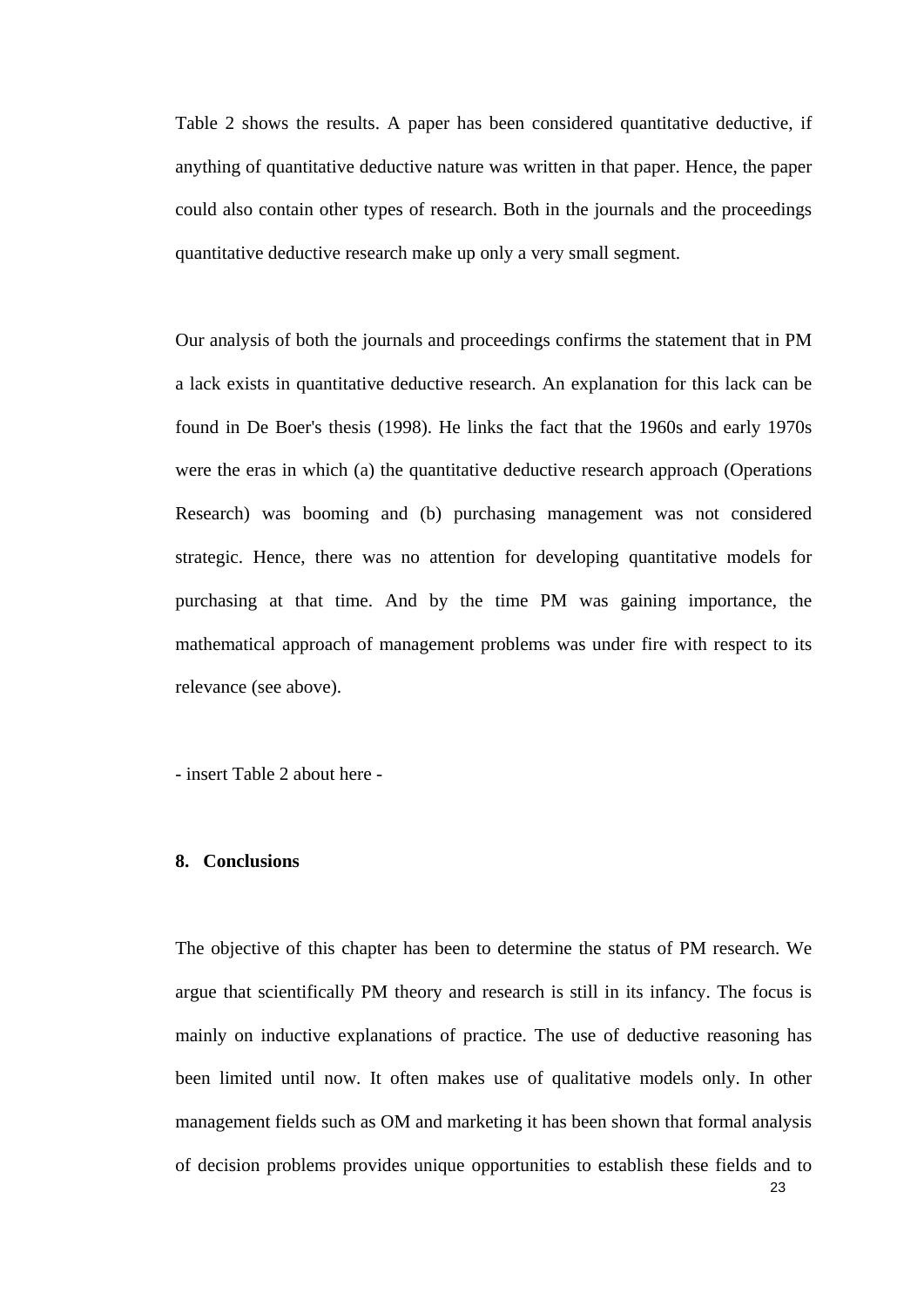bring them forward scientifically. It provides fundamental new insights and predictions, although other types of research should not be neglected.

It seems that PM is not different from these fields in this respect. Therefore, attention should be paid to the current lack in quantitative deductive research. Increasing research efforts in that area will be of great help to increase the knowledge base of PM and will help improving the status of PM. Filling up this research gap gives the possibility for PM to develop along the lines of other management research such as marketing. Marketing is an established research field incorporating quantitative and qualitative approaches in empirical as well as deductive research. With extra effort in quantitative deductive research PM will have the same completeness. Continuing like this will without doubt establish PM as a mature scientific field in the near future.

## **Acknowledgements**

The author would like to thank Prof. Jan Telgen for his valuable comments on earlier drafts of this paper

#### **References**

Ackoff, R.L., 1962. Scientific method: optimizing applied research decisions, John Wiley and Sons, New York.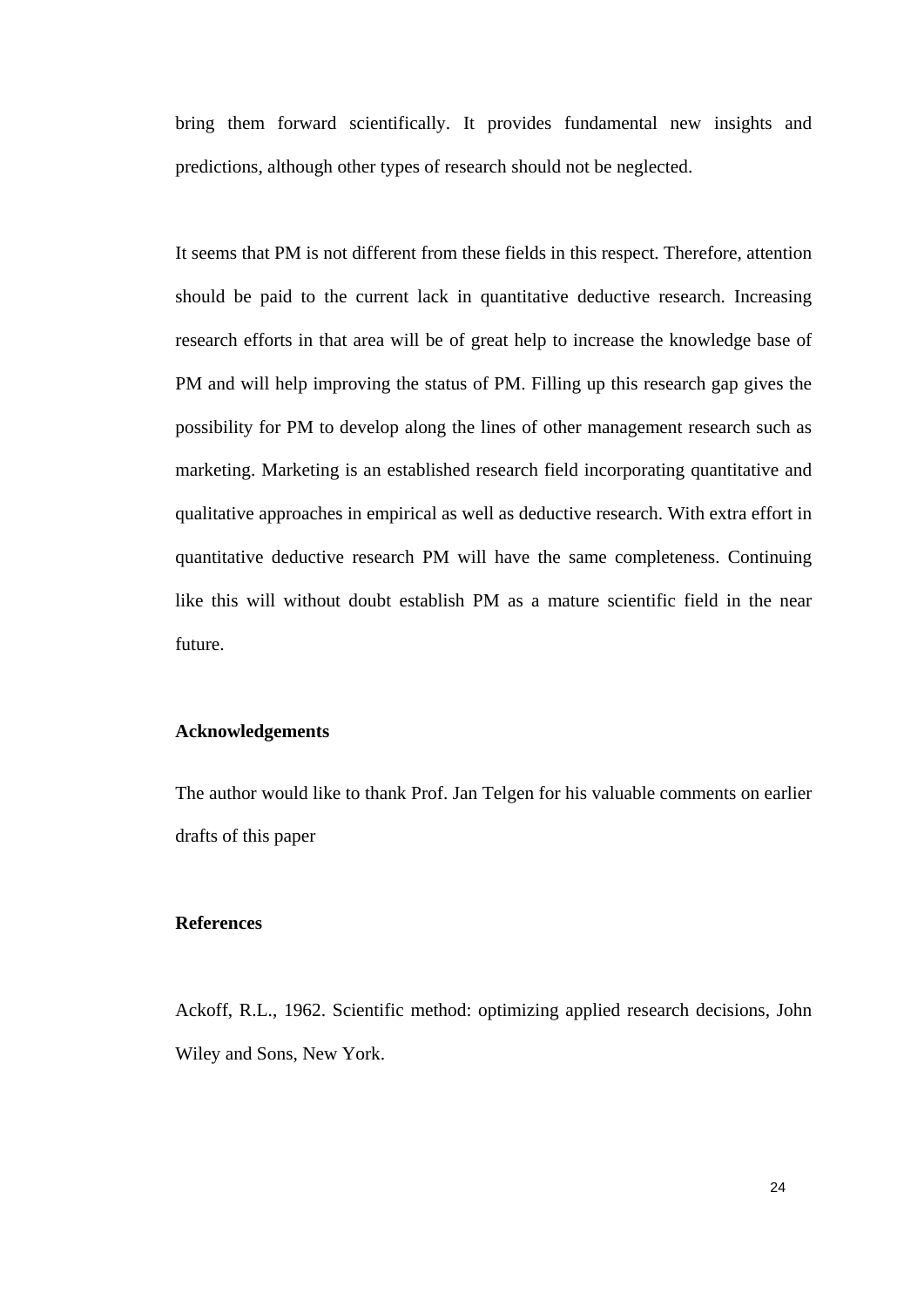Beged-Dov, A.G., Ehrenfeld, S. and Summer, C.E., 1967. An overview of management science and information systems. Management Science 13(12), B817- B837.

Boer, L. de, 1998. Operations Research in support of purchasing; design of a toolbox for supplier selection. Chapter 1. PhD Thesis, University of Twente, Enschede, the Netherlands. [\(http://www.sms.utwente.nl/utips\)](http://www.sms.utwente.nl/utips)

Buffa, E.S., 1980. Research in operations management. Journal of Operations Management 1(1), 107.

Burrell, G. and Morgan, G., 1979. Sociological paradigms and organisational analysis. Heinemann, London.

Chalmers, A.F., 1978. What is this thing called science? Open University Press, Milton Keynes.

Chandler, A., 1962. Strategy and structure. MIT, Cambridge, USA.

Chung, E. and Alagaratnam, S., 2001. "Teach ten thousand stars how not to dance": a survey of alternative ontologies in marketing research. Qualitative Market research: An International Journal 4 (4), 224-234.

Das, A. and Handfield, R.B., 1997. A meta-analysis of doctoral dissertations in purchasing. Journal of Operations Management 15, 101-121.

Easton, G., 2002. Marketing; a critical realist approach. Journal of Business Research 55, 103-109.

Eilon, S. (ed), 1995. Management Science: an anthology. Volume I. Dartmouth Publishing Company, Aldershot.

Ellram, L.M., and Carr, A., 1994. Strategic purchasing: a history and review of the literature. International Journal of Purchasing and Materials Management, Spring, 9- 18.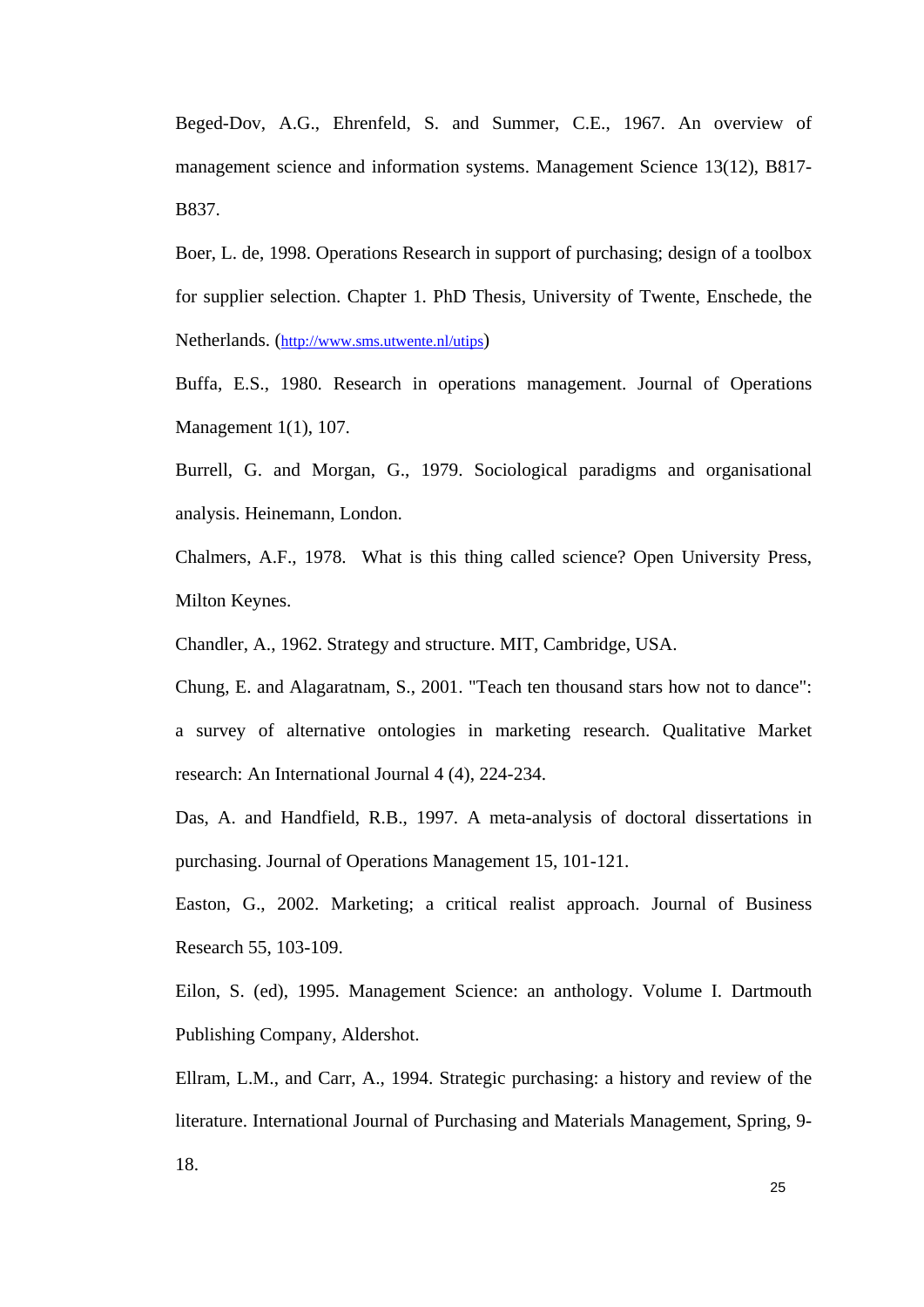Engwall, L., 1995. Management research: a fragmented adhocracy? Scandinavian Journal of Management 11 (3), 225-235.

Farmer, D., 1997. Purchasing myopia revisited. European Journal of Purchasing & supply Management 3(1), 1-8.

Feyerabend, P.K., 1975. Against method: outline of an anarchistic theory of knowledge. New Left Books, London.

Håkansson, H. (ed), 1982. International marketing and purchasing of industrial goods; an interaction approach. John Wiley, Chichester.

Keys, P., 1991. Operational research and systems; the systemic nature of operational research. Plenum press, New York.

Kuhn, T.S., 1970. The structure of scientific revolutions, University of Chicago Press.

Lakatos, I. and Musgrave, A., 1970. Criticism and the growth of knowledge. Cambridge University Press.

Leeflang, P.S.H. and Wittink, D.R., 2000. Building models for marketing decisions: past, present and future. International Journal of Research in Marketing 17, 105-126. Levin, R.I. and Lamone, R.P., 1969. Quantitative disciplines in management decisions. Dickenson publishing company, Belmont, California.

Li, T. and Cavusgil, S.T., 1995. A classification and assessment of research streams in international marketing. International Business Review 4(3), 251-277.

Meredith, J. et al, 2002. Introduction: 20th anniversary of JOM: an editorial retrospective and prospective. Journal of Operations Management 20(1), 1-18.

Morgan, M.S. and Morrison, M., 1999. Model as mediators. Cambridge University Press, Cambridge.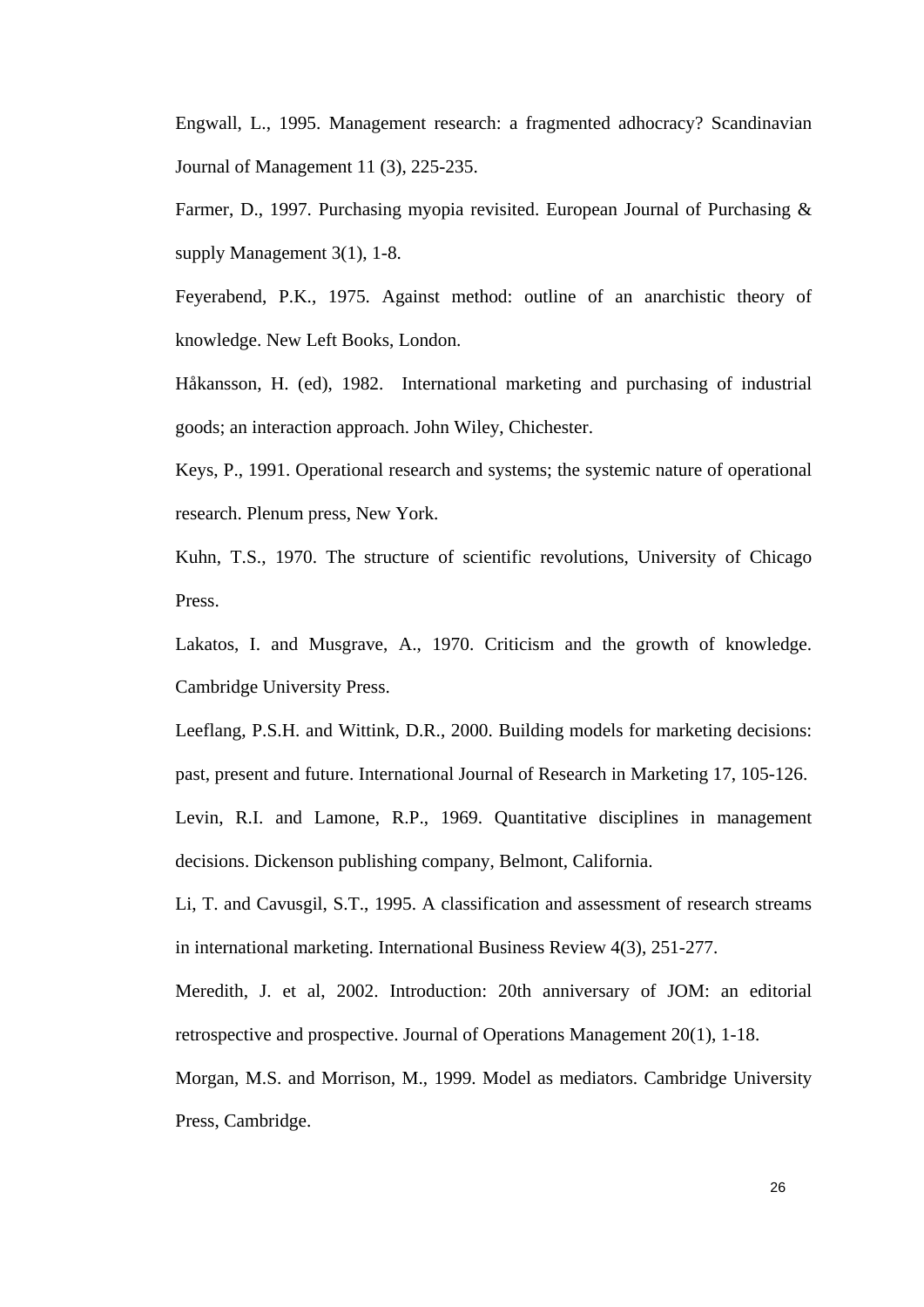Morlacchi, P., Lamming, R. and Wynstra, F., 2002. Ipsera: ten years and beyond. European Journal of Purchasing & Supply Management 8, 63-70.

Olsen, R.F. and Ellram, L.M., 1997. Buyer-supplier relationships: alternative research approaches. European Journal of Purchasing & Supply Management 3(4), 221-231.

Pannirselvam, G.P., Ferguson, L.A., Ash, R.C. and Siferd, S.P., 1999. Operations management research: an update for the 1990s. Journal of Operations Management 18, 95-112.

Pidd, M. and Dunning-Lewis, O., 2001. Innovative research in OR/MS? European Journal of Operational Research 128, 1-13.

Popper, K.R., 1959. The logic of scientific discovery. Hutchison, London.

Ramsay, J., 1998. Problems with empiricism and the philosophy of science: implications for purchasing research. European Journal of Purchasing & Supply Management 4, 163-173.

Scudder, G.D. and Hill, C.A., 1998. A review and classification of empirical research in operations management. Journal of Operations Management 16, 91-101. Telgen, J., 1988. Verzin een list! (in Dutch). University of Twente, Enschede,

Netherlands.

Whitley, R., 1984. The intellectual and social organization of the sciences. Oxford University Press, New York.

Williams, A.J., 1986. Doctoral research in purchasing and materials management: an assessment. Journal of Purchasing and Materials Management, Spring, 13-16.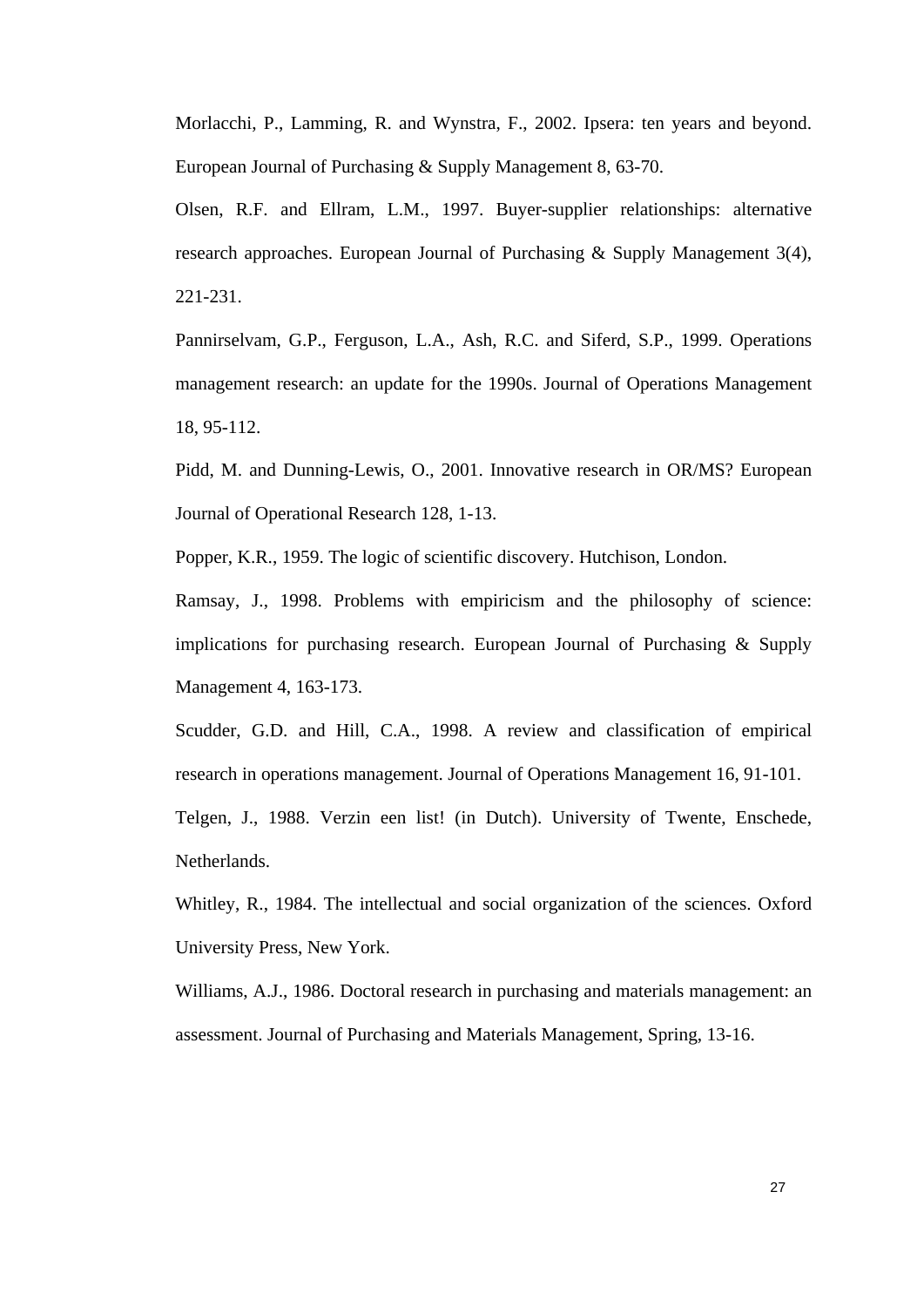# **Figure 1: Dimensions of scientific research**

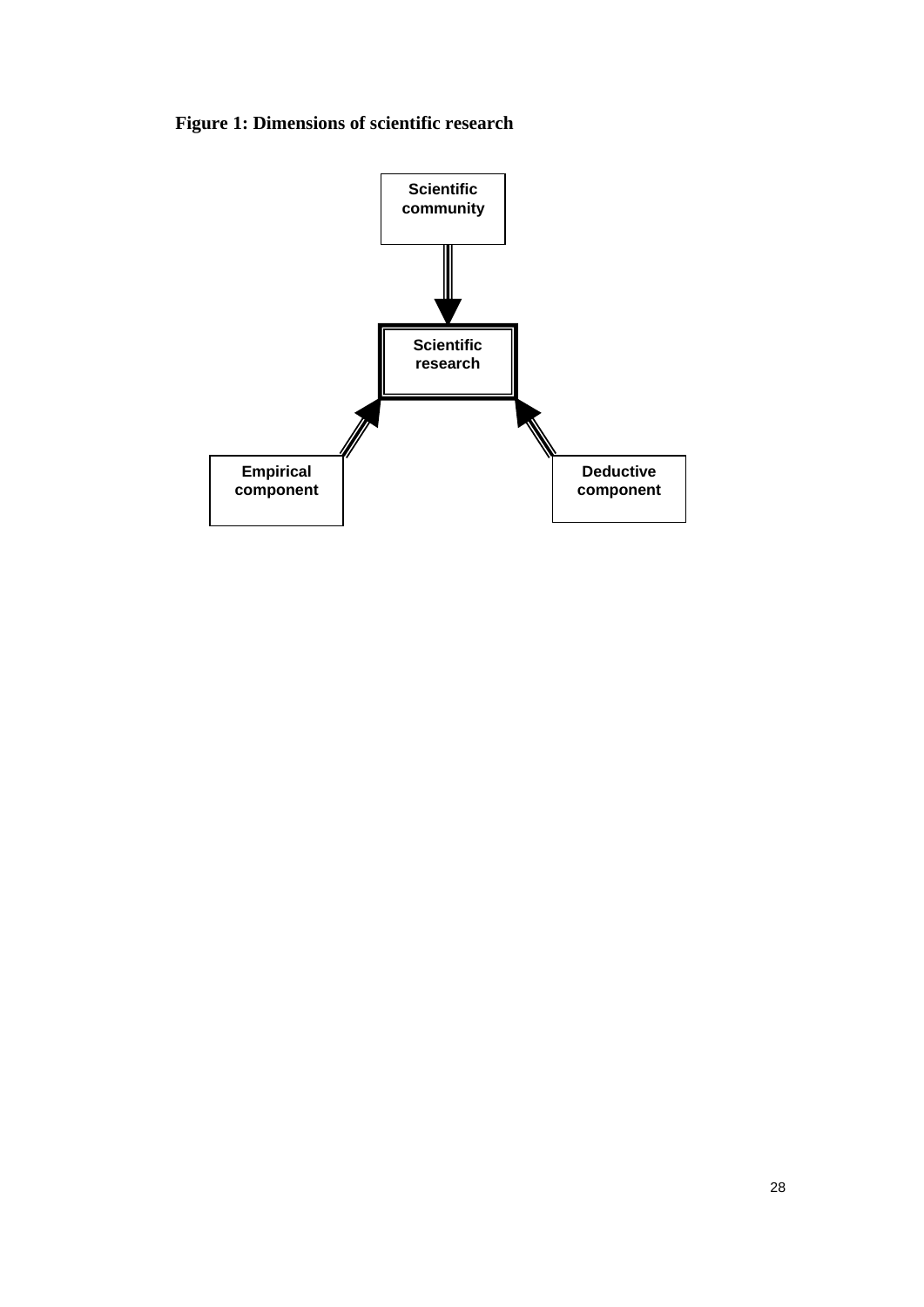## **Figure 2: A scheme for analysing assumptions about the nature of social science (from Burrell and Morgan, 1979, p.3)**



The subjective-objective dimension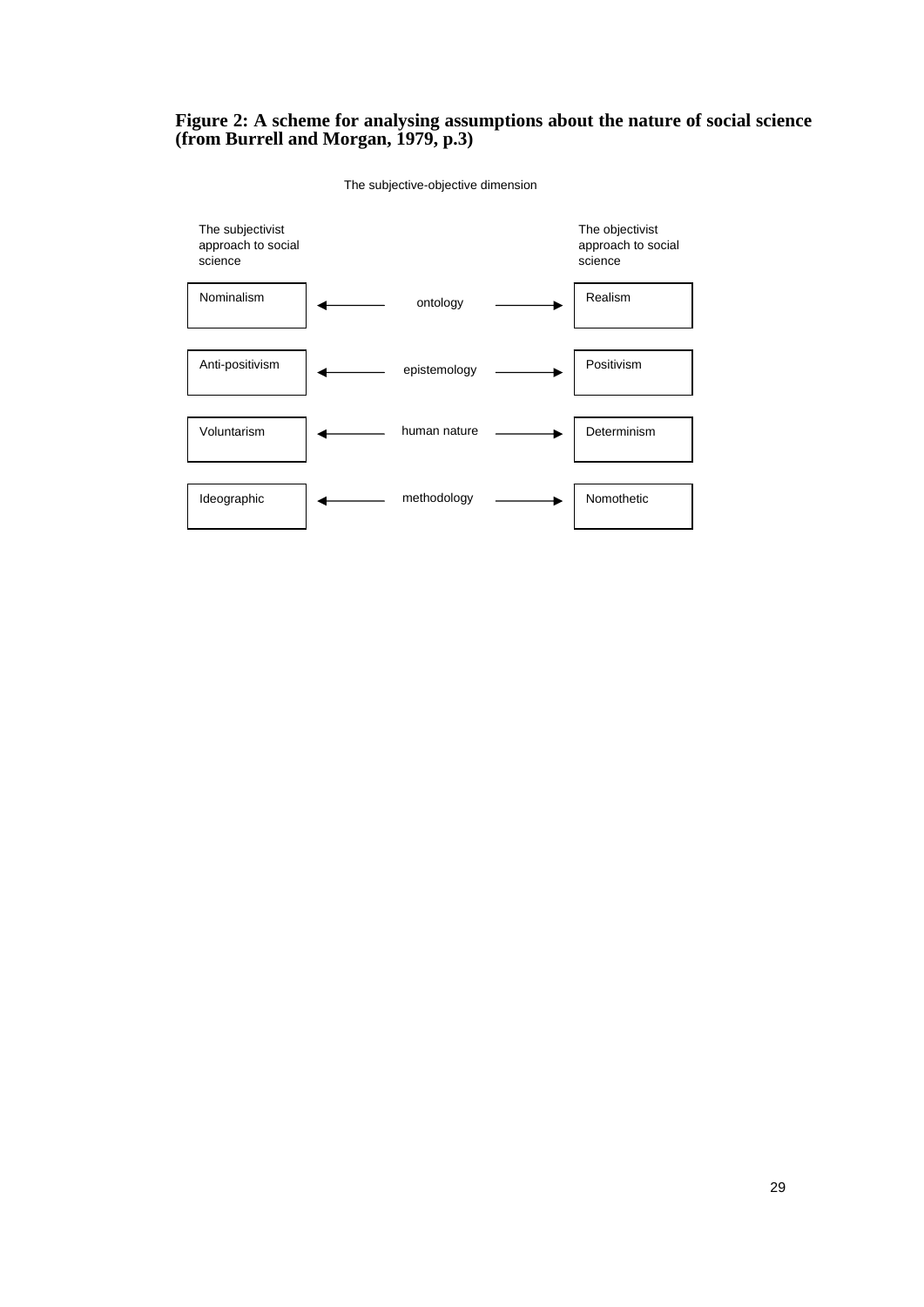

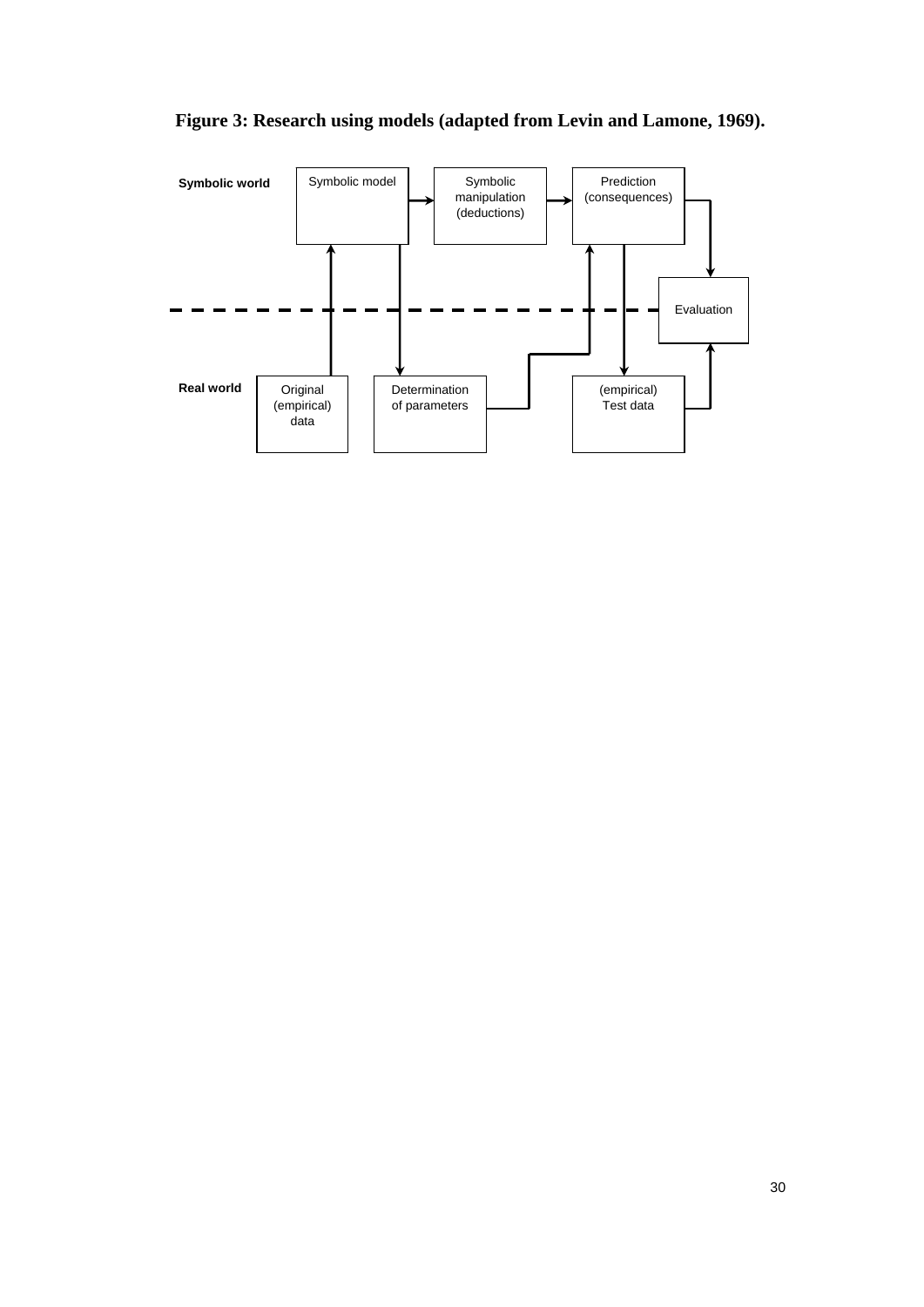**Figure 4: Models act as a mediator (based on Telgen, 1988).**

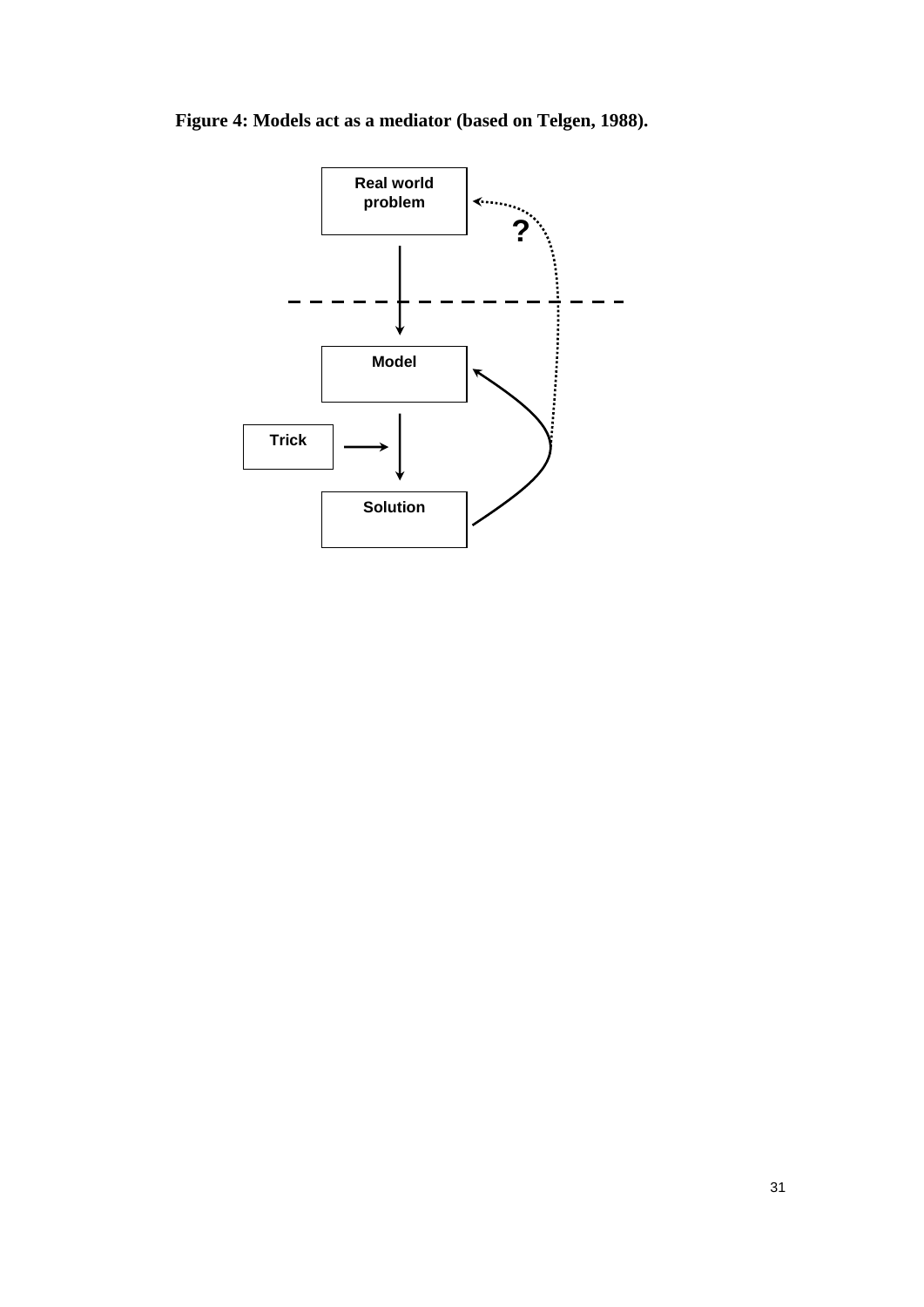

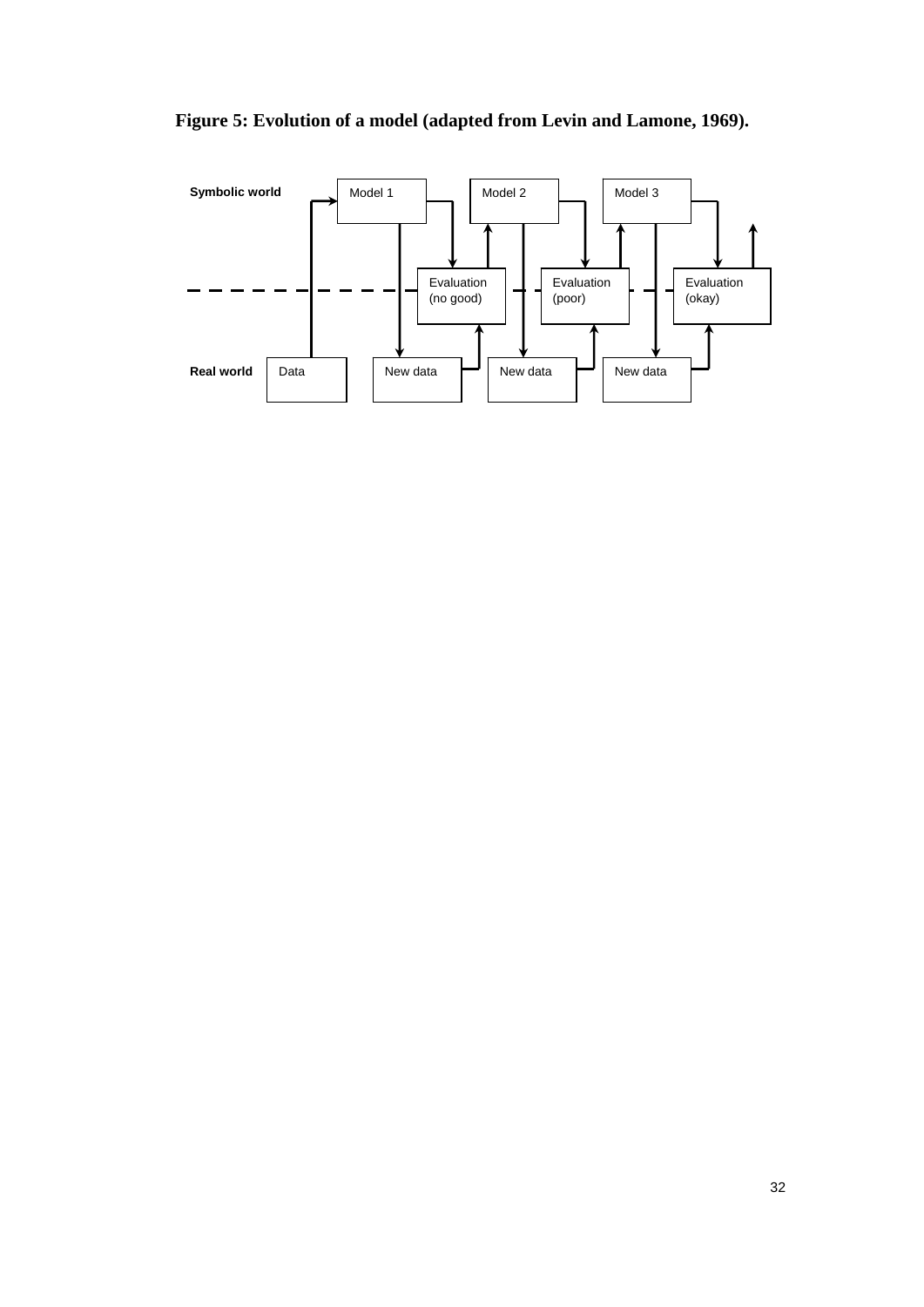# **Figure 6: Four types of research.**

|           | qualitative  | quantitative   |  |  |  |
|-----------|--------------|----------------|--|--|--|
| empirical | $\mathbf{I}$ | $\prod$        |  |  |  |
| deductive | Ш            | 1 <sup>V</sup> |  |  |  |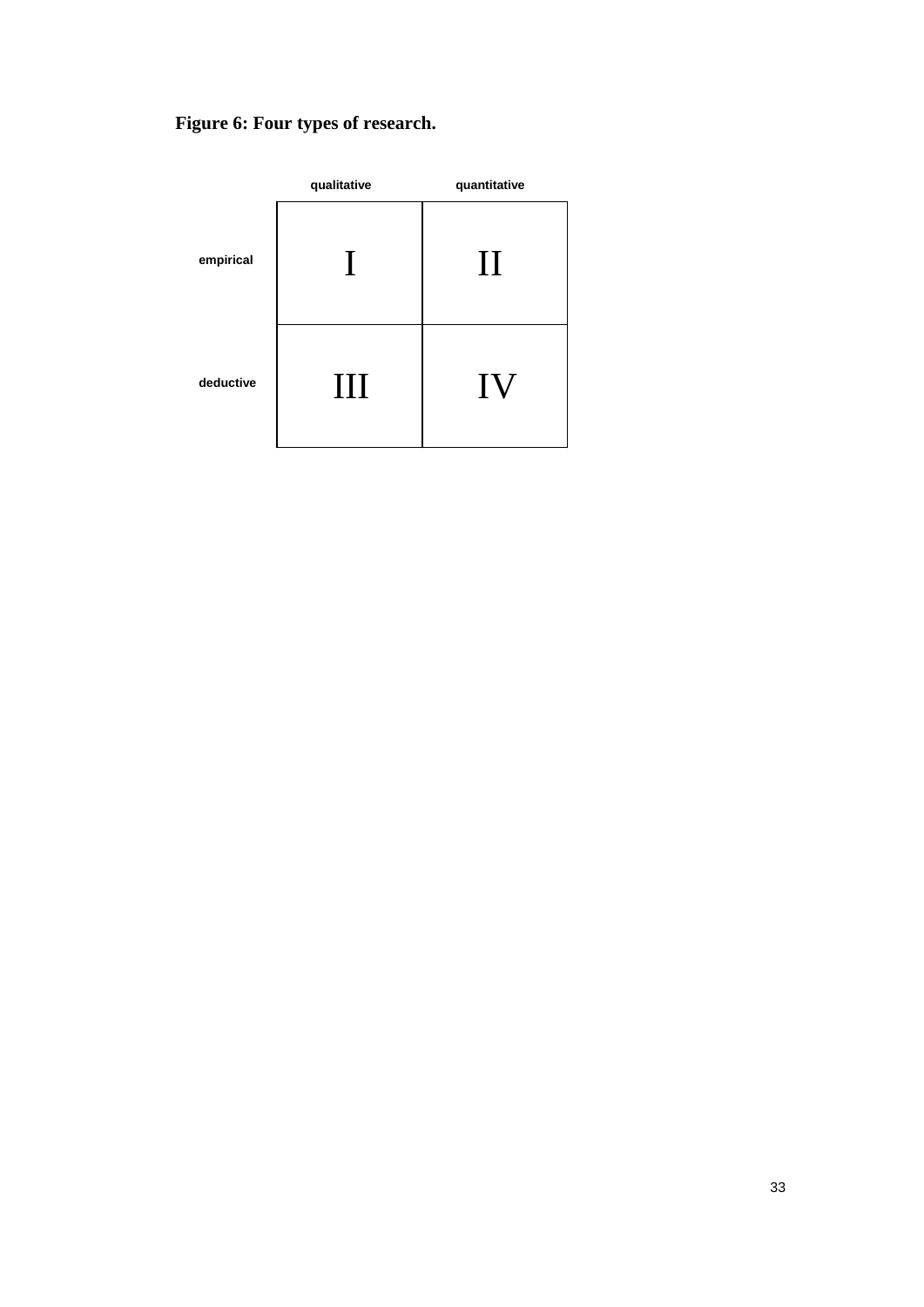# **Table 1: Types of scientific fields (from Whitley, 1984, p.158).**

| Type of                                      | <b>Mutual</b> |                           | Task      |           | <b>Example</b>                  |  |
|----------------------------------------------|---------------|---------------------------|-----------|-----------|---------------------------------|--|
| scientific field                             |               | dependence<br>uncertainty |           |           |                                 |  |
|                                              | strategic     | functional                | strategic | technical |                                 |  |
| Fragmented<br>adhocracy                      | low           | low                       | high      | high      | Management<br>studies           |  |
| Polycentric<br>oligarchy                     | high          | low                       | high      | high      | Continental<br>European ecology |  |
| Partitioned<br>bureaucracy                   | high          | low                       | low       | high      | Anglo-Saxon<br>economics        |  |
| Professional<br>adhocracy                    | low           | high                      | high      | low       | Bio-medical<br>science          |  |
| Polycentric<br>profession                    | high          | high                      | high      | low       | Continental<br>mathematics      |  |
| Technologically<br>integrated<br>bureaucracy | low           | high                      | low       | low       | Twentieth-century<br>chemistry  |  |
| Conceptually<br>integrated<br>bureaucracy    | high          | high                      | low       | low       | Post-1945 physics               |  |